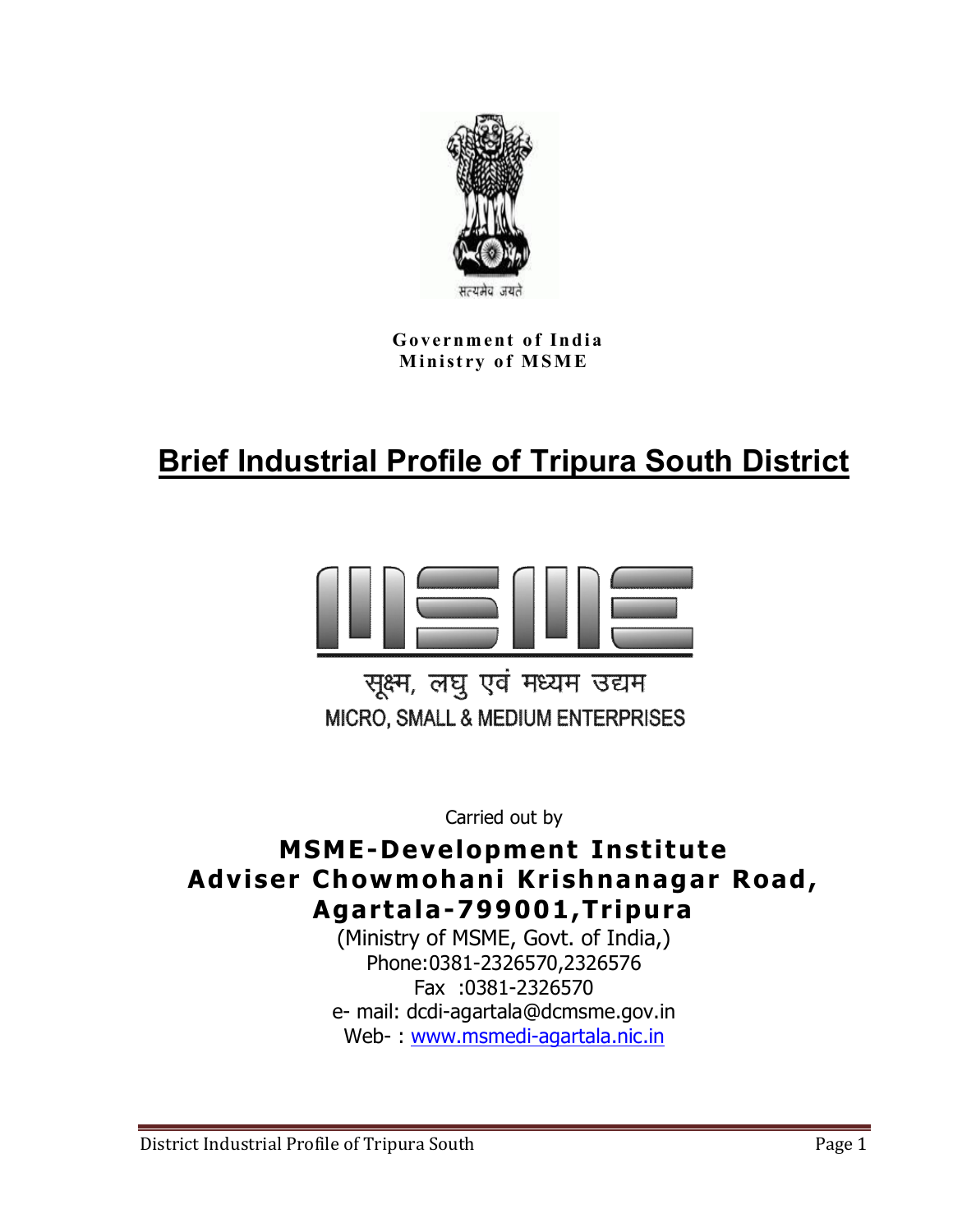| S.    | <b>Topic</b>                                                                  | Page           |
|-------|-------------------------------------------------------------------------------|----------------|
| No.   |                                                                               | No.            |
| 1.    | General Characteristics of the District                                       | 3              |
| 1.1   | Location & Geographical Area                                                  | $\overline{4}$ |
| 1.2   | Topography                                                                    | 4              |
| 1.3   | Availability of Minerals.                                                     | 5              |
| 1.4   | Forest                                                                        | $\overline{7}$ |
| 1.5   | Administrative set up                                                         | 8              |
| 2.    | District at a glance                                                          | 8              |
| 2.1   | Existing Status of Industrial Area in the District Tripura South.             | 12             |
| 3.    | Industrial Scenario Of Tripura South                                          | 13             |
| 3.1   | Industry at a Glance                                                          | 13             |
| 3.2   | Year Wise Trend Of Units Registered                                           | 13             |
| 3.3   | Details Of Existing Micro & Small Enterprises & Artisan Units In The District | 14             |
| 3.4   | Large Scale Industries / Public Sector undertakings                           | 17             |
| 3.5   | Major Exportable Item                                                         | 17             |
| 3.6   | <b>Growth Trend</b>                                                           | 17             |
| 3.7   | Vendorisation / Ancillarisation of the Industry                               | 17             |
| 3.8   | <b>Medium Scale Enterprises</b>                                               | 17             |
| 3.8.1 | List of the units in Tripura South & near by Area                             | 17             |
| 3.8.2 | Major Exportable Item                                                         | 17             |
| 3.9   | <b>Service Enterprises</b>                                                    | 17             |
| 3.9.1 | Coaching Industry                                                             | 17             |
| 3.9.2 | Potentials areas for service industry                                         | 17             |
| 3.10  | Potential for new MSMEs                                                       | 18             |
| 4.    | Existing Clusters of Micro & Small Enterprise                                 | 19             |
| 4.1   | Detail Of Major Clusters                                                      | 19             |
| 4.1.1 | Manufacturing Sector                                                          | 19             |
| 4.1.2 | Service Sector                                                                | 19             |
| 4.2   | Details of Identified cluster                                                 | 19             |
| 5.    | General issues raised by industry association during the course of meeting    | 19             |
| 6.    | Prospects of training Programmes during 2012-13                               | 20             |
| 7.    | Action plan for MSME Schemes during 2012-13                                   | 21             |
| 8.    | Steps to set up MSMEs                                                         | 22             |
| 9.    | Additional information if any                                                 | 24             |

# **Contents**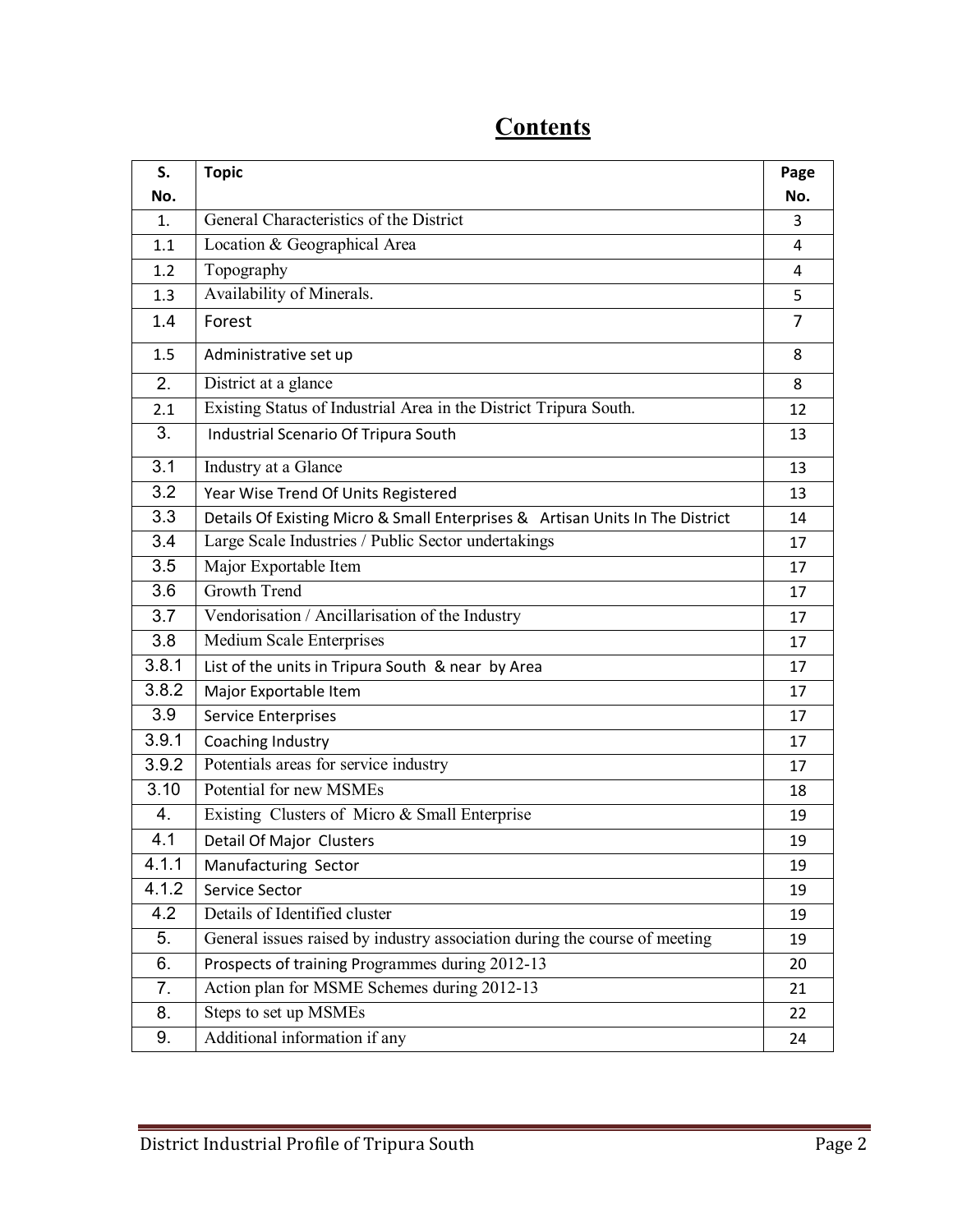# **Brief Industrial Profile of Tripura (South) District**

# 1. **General Characteristics of the District**

South Tripura District is one of the four administrative district of Tripura with its headquarters located at Udaipur. The district is situated approximately between longitude 91 degrees 18 minutes and 91 degrees59 minutes east and between latitude 22 degrees 56 minutes and 23 degrees 45 minutes north. South Tripura District is bounded on the north by Dhalai District and West Tripura District, while on the other sides by international border with Bangladesh. The total geographical area of South Tripura District is 2966.2 km²which is about 25 percent of the total area of the state.The district came into existence on 1 September 1970, when the entire state was divided in to three districts. The district headquarters are located at Udaipur. It is around 48 km from the state capital, Agartala. Udaipur is famous for the historic Matabari Temple. Also known as the city of lakes, it is an avid tourist destination.

District has five sub divisions (Udaipur, Amarpur, Belonia, Sabroom and Santirbazar). Tirthmukh another pilgrimage centre is also located in this district in Amarpur Sub Division.

The district resides in two Lok Sabha constituencies: Tripura West (shared with West Tripura district) and Tripura East (shared with Dhalai and North Tripura districts).

According to the 2011 census South Tripura district has a population of 875,144 roughly equal to the nation of Fiji or the US state of Delaware. This gives it a ranking of 471st in India (out of a total of 640). The district has a population density of 286 inhabitants per square kilometre (740 /sq mi) . Its population growth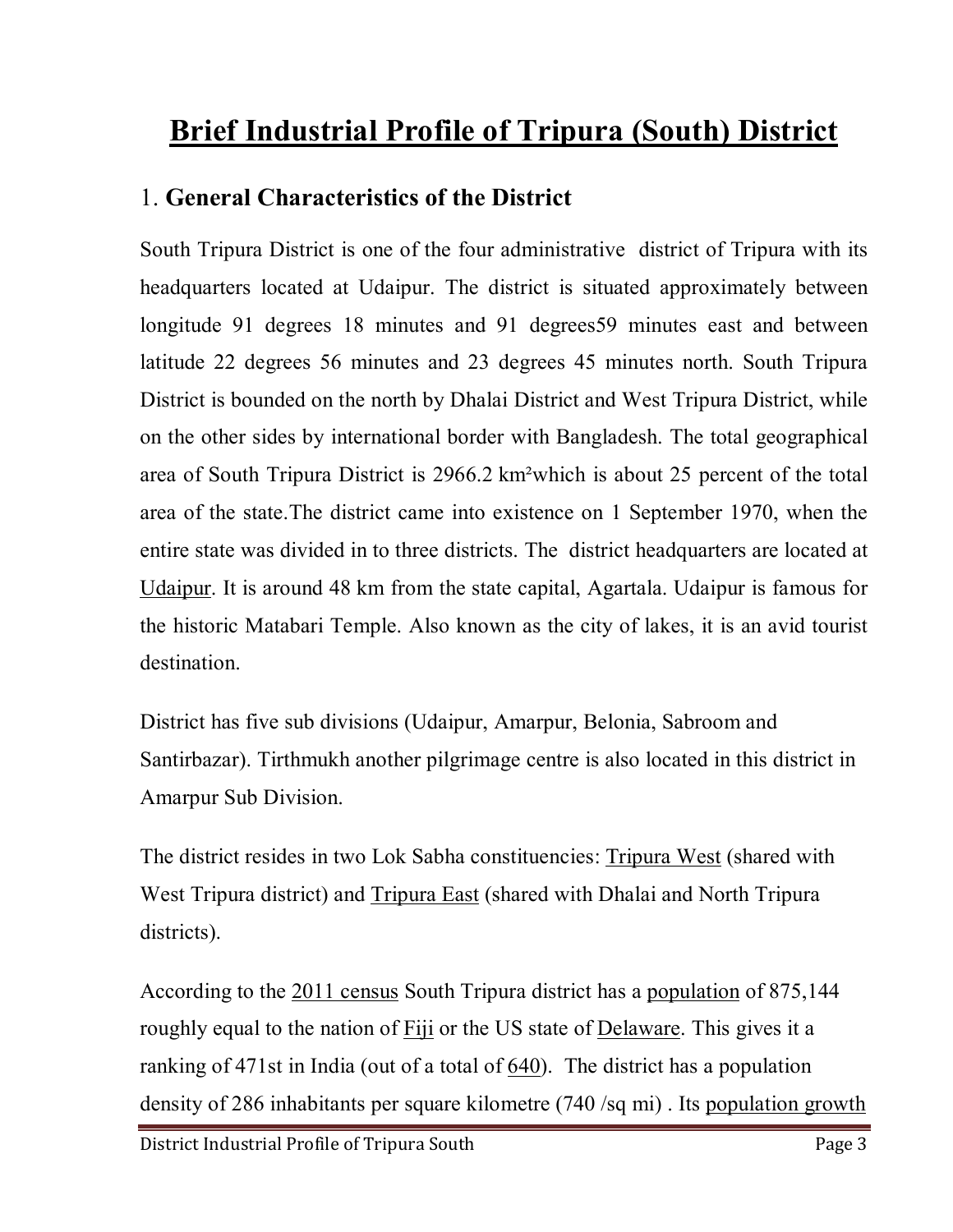rate over the decade 2001-2011 was 14.03 %. South Tripura has a <u>sex ratio</u> of 957 females for every 1000 males, and a literacy rate of 85.41 %.

In 1987 South Tripura district became home to the Trishna Wildlife Sanctuary, which has an area of 195 km<sup>2</sup>. It is also home to the Gumti Wildlife Sanctuary, which was established in 1988 and has an area of 390 km².

# **1.1 Location & Geographical Area.**

The district is situated approximately between longitude 91 degrees 18 minutes and 91 degrees59 minutes east and between latitude 22 degrees 56 minutes and 23 degrees 45 minutes north Total area of the district is 2966.2 sq.kms. The district headquarters is located at Udaipur.

# **1.2 Topography:**

Geography of South Tripura District comprises three principal hill ranges. South Baramura and Deotamura hill ranges are completely in South Tripura District while apart of Atharamura hill also comes in the district. Deotamura is the principal hill range of South Tripura District having a length of 85 kms and forms the boundry between Amarpur and Udaipur Sub Division. Climate of this district is mostly warm and is characterized by a humid summer and dry cool winter with plenty of rains during July to October. Rainfall is received from the South –West Monsoon, which normally breaks in month of May .Autumn and spring seasons are of very short duration. Average annual rainfall in the district is about 2000 mm and the temperature varies between a maximum of 35.23 degree Celsius and minimum of 7.43 degree Celsius. Variation in temperature is comparatively lower during rainy season. Major rivers flowing through South Tripura Distrivt are Gomti River ,Muhuri and Feni.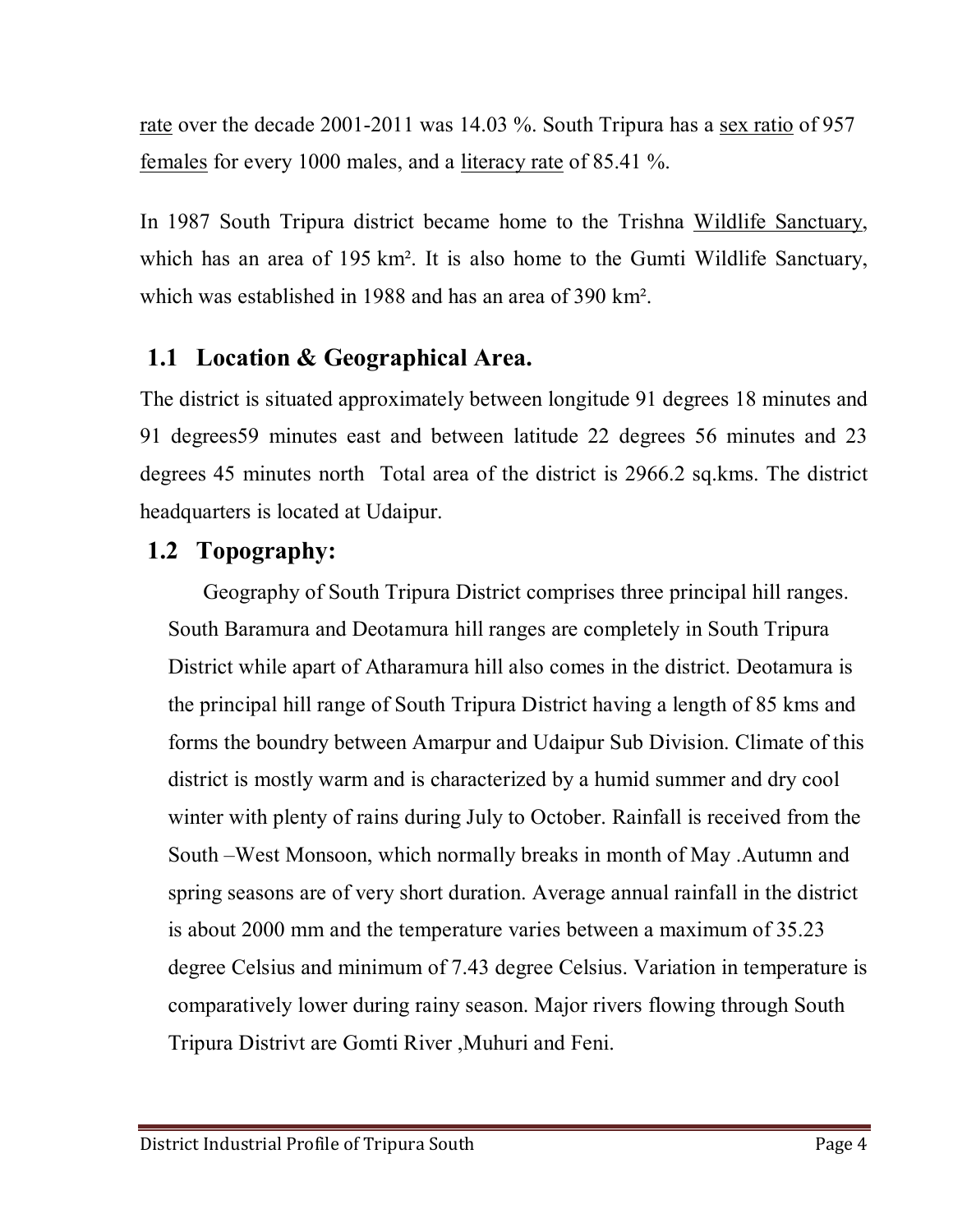# **1.3 Availability of Minerals:**

# **Mineral Resource of Tripura**

| <b>Mineral</b> | <b>Location</b>                                                                                                                                                                                                                                                                                                                                             | <b>Uses</b>                                              |
|----------------|-------------------------------------------------------------------------------------------------------------------------------------------------------------------------------------------------------------------------------------------------------------------------------------------------------------------------------------------------------------|----------------------------------------------------------|
| Clay           | All over the State generally in river<br>bank deposit                                                                                                                                                                                                                                                                                                       | Sanitary ware<br>Stone wares                             |
|                | Good clay deposit in West and<br>South region.<br>Total 1.73 million ton deposit in<br>four zone out of six zones*<br>[* Mohanpur-Bamutia-Kamalghat;<br>Bisramganj-Bagma; Champamura-<br>Baldakhal-Jogendranagar; Khowai-<br>Teliamura-Ampi; Shantirbazar-<br>Udaipur; Kumarghat and<br>Baidyathakurpara-Anadanagar-<br>Maheshkhola-Dukli-Sonamura<br>area] | Sewerage pipes<br>Electric insulator<br>Refractory grade |
| Glass<br>Sand  | Bishramganj (160,000t)<br>Old Agartala (16,000t)<br>Jogendranagar (3627t)<br>Sekerkota (80,000t)<br>Dasharambari (5330t)<br>Mohanpur $(97, 875t)$<br>Baidyathakurpara-Anadanagar<br>Maheshkhola and Dukli (NA)<br>Total Reserve 3,62,832 tonnes                                                                                                             | Many uses                                                |

 *[Source: GSI Report 1982, 1999]* 

Of the total geographical area of Tripura, 76% can be marked as of "Tertiary" origin and 24% belong to Quaternary period; none of these contain any major mineral resource. A GSI Report of 1982 provide a list of Non-metallic and metallic mineral vis-a-vis their location or otherwise in Tripura (at page-6) indicating the poor profile.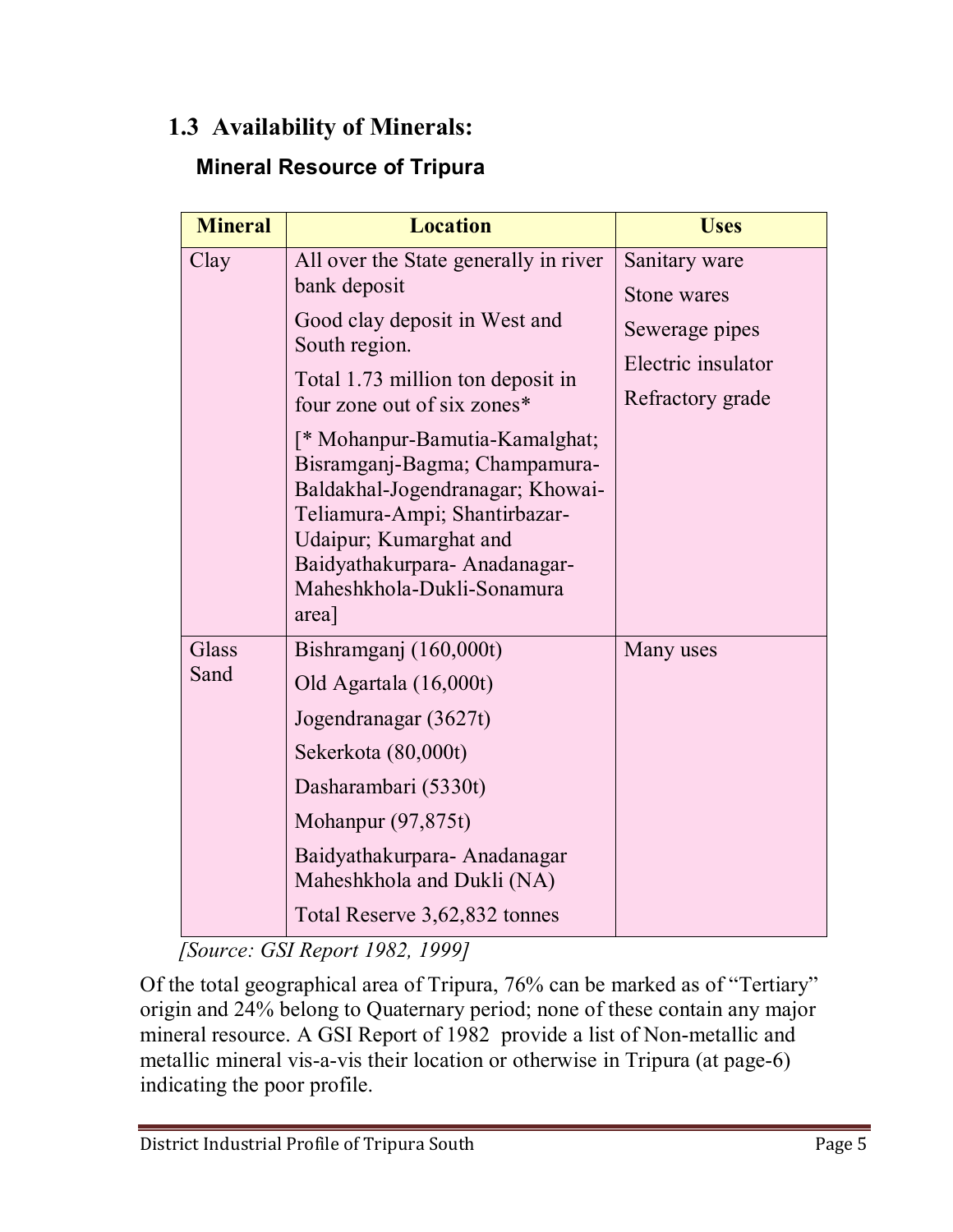### **Mineral Resource potential in Tripura**

| SI.<br>No.       | <b>Mineral</b>        | <b>Status</b>                      |  |  |
|------------------|-----------------------|------------------------------------|--|--|
| $\mathbf{A}$ .   | <b>Non-metallic</b>   |                                    |  |  |
| 1.               | Lime stone            | Commodity not located or<br>absent |  |  |
| 2.               | Dolomite              | Commodity not located or<br>absent |  |  |
| 3.               | Coal                  | Commodity not located or<br>absent |  |  |
| $\overline{4}$ . | Clay                  | Commodity not located or<br>absent |  |  |
| 5.               | Refractories          | Commodity not located or<br>absent |  |  |
| 6.               | Glass sand            | Good reserve, low grade            |  |  |
| 7.               | Graphite              | Commodity not located or<br>absent |  |  |
| 8.               | Fertilizer            | Commodity not located or<br>absent |  |  |
| 9.               | Gravel sand silt      | Good reserve, low grade            |  |  |
| 10.              | <b>Building</b> stone | Commodity not located or<br>absent |  |  |
| <b>B.</b>        | <b>Metallic</b>       |                                    |  |  |
| 11.              | Ferrous               | Commodity not located or<br>absent |  |  |
| 12.              | Non-ferrous           | Commodity not located or<br>absent |  |  |
| 13.              | Noble metals          | Commodity not located or<br>absent |  |  |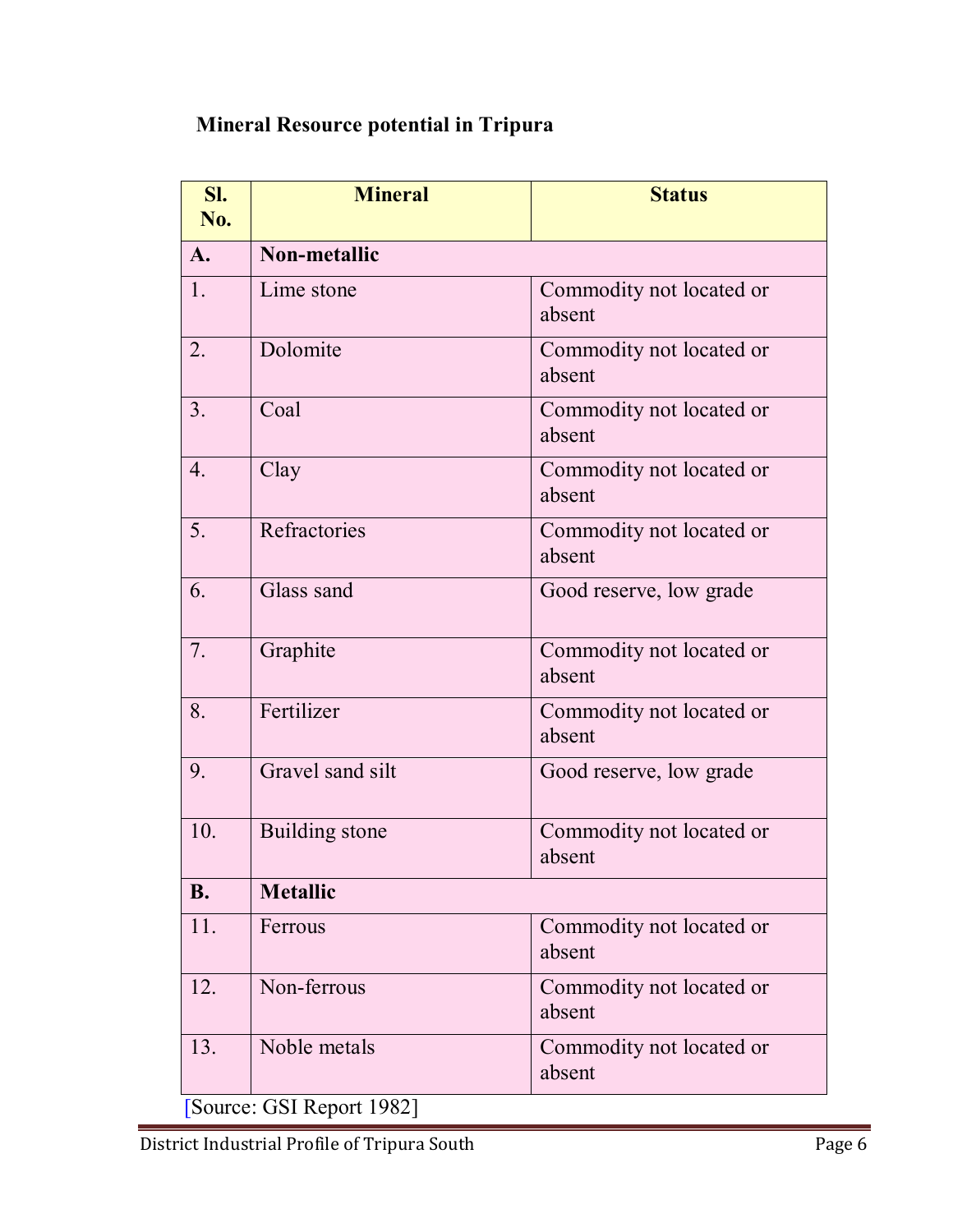The current production of natural gas is estimated at one million cubic meters per day. The available figure for 1990-91 to 1997-98 shows a fast increasing rate of production from 70 million tonnes per year in 1990-91 to 2.7x in 8 years reaching 196 million tones in 1997-98.

### **1.4 FOREST** *:*

The state of Tripura, with a geographical area of 10491 km2 is predominantly hilly  $(60\%)$  & is surrounded on three sides by a deltaic basin of Bangladesh. The state is situated between 22o57' & 24o32'N and 91o10' & 92o20'E with tropic of cancer passing through it. The State is situated in the southwestern extremity of North-East region of the country. It shares border (1001 km in perimeter) with Bangladesh, Assam and Mizoram. International border with Bangladesh is 856 km, which is almost completely open and porous.

Forest is an integral part of the culture and tradition of Tripura. It also maintains the environment, biodiversity, land, soil, water, air regimes. Any imbalance in equilibrium of the above components affects the system adversely and has an adverse impact on human life.

The State Forest Department manages the official recorded 6294.287 sq.km. of forest area in the state. The total forest area of South Tripura is 2005.4 sq.km. The revenue from forestry sector in 2010-11 is around Rs. 714.18 crores. The State is endowed with rich flora and fauna and therefore, growing of medicinal plants and herbs as well as other forest based industries including traditionally rich handloom and handicrafts industries have an immense potential to develop.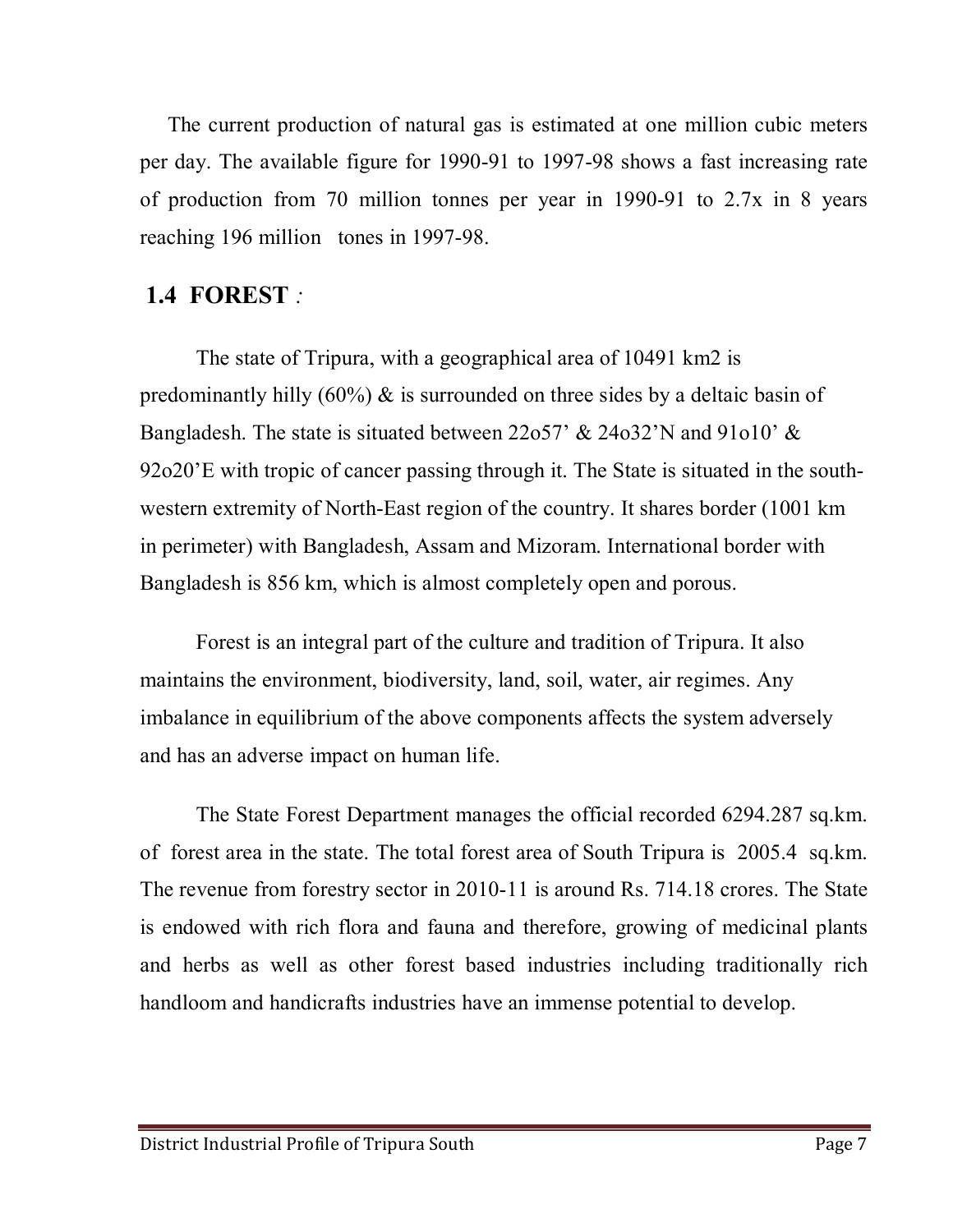### **1.5 Administrative set up.**

District has five sub divisions (Udaipur, Amarpur, Belonia, Sabroom and Santirbazar). Tirthmukh another pilgrimage centre is also located in this district in Amarpur Sub Division.

### **2. District at a glance:**

| S.             | Particular                  | Year                         | Unit           | <b>Statistics</b>    |
|----------------|-----------------------------|------------------------------|----------------|----------------------|
| N <sub>0</sub> |                             |                              |                |                      |
| 1.             |                             | <b>Geographical features</b> |                |                      |
| (A)            | Geographical Data           |                              |                |                      |
|                | i) Latitude                 | 2011                         |                | $22^{\circ}$ 56' and |
|                |                             |                              |                | $23^0$ 45' North     |
|                | ii) Longitude               | 2011                         |                | $91^0$ 18' and       |
|                |                             |                              |                | $91^0$ 59' East      |
|                | iii) Geographical Area      | 2011                         | Sq.Kms.        | 2966.2 sq.kms        |
| (B)            | <b>Administrative Units</b> |                              |                |                      |
|                | i) Sub divisions            | 2011                         | no             | 05                   |
|                | ii) Tehsils                 | 2011                         | no             | 11                   |
|                | iii) Sub-Tehsil             | 2011                         | No             |                      |
|                | iv) Patwar Circle           | 2011                         | No             |                      |
|                | v) Panchayat Simitis        | 2011                         | No             | 05                   |
|                | vi)Nagar nigam              | 2011                         | No             |                      |
|                | vii) Nagar Palika           | 2011                         | No             |                      |
|                | viii) Gram Panchayats       | 2011                         | N <sub>0</sub> | 153                  |
|                | xi) Revenue villages        | 2011                         | No             | 270                  |
|                | x) Assembly Area            | 2011                         | N <sub>0</sub> |                      |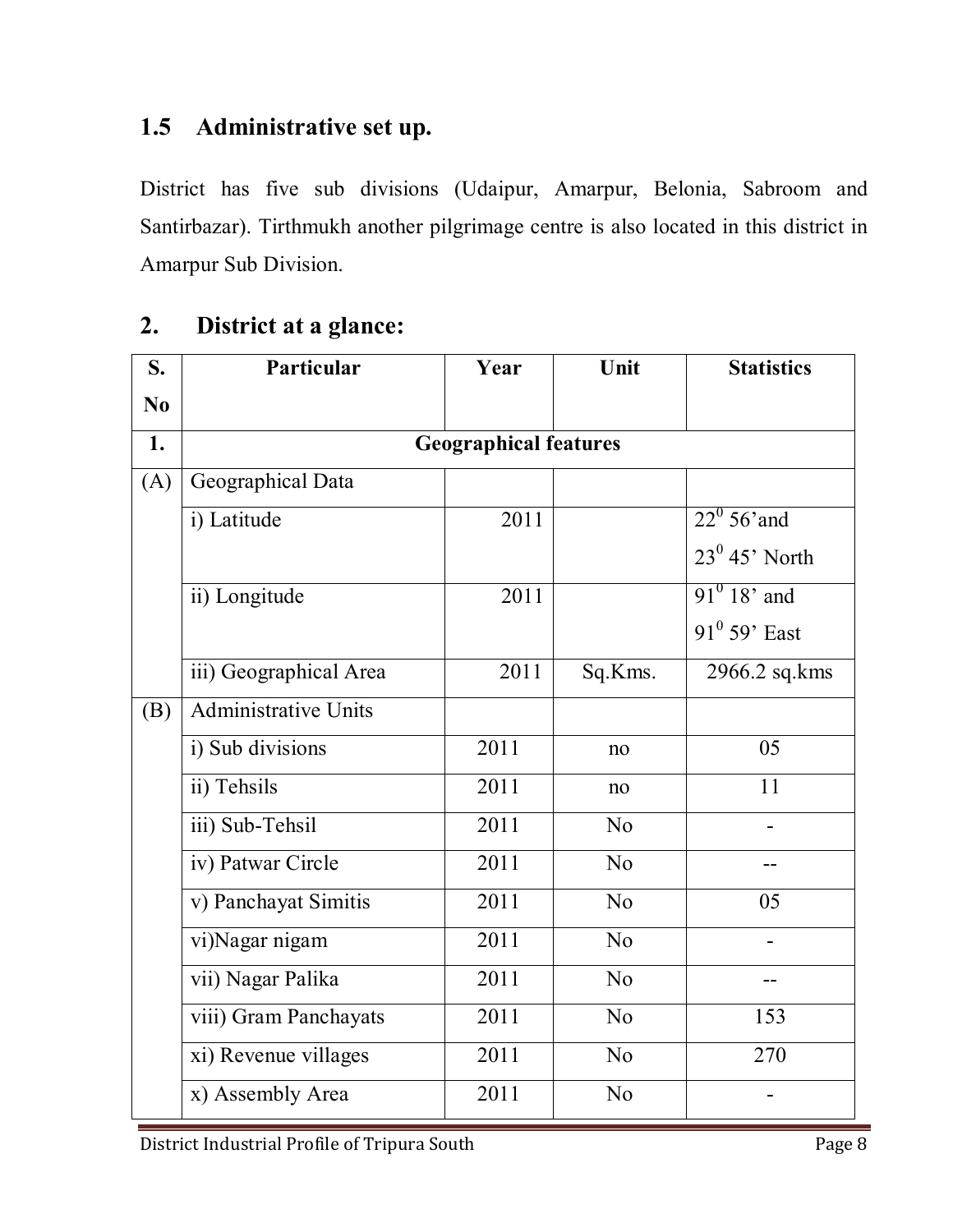| 2.               | Population                     |         |                                                   |          |  |
|------------------|--------------------------------|---------|---------------------------------------------------|----------|--|
| (A)              | Sex-wise                       |         |                                                   |          |  |
|                  | i) Male                        | 2011    | N <sub>0</sub>                                    | 4,47,124 |  |
|                  | ii) Female                     | 2011    | No                                                | 4,28,020 |  |
| (B)              | <b>Rural Population</b>        | 2001    | N <sub>o</sub>                                    | 7,13,293 |  |
| 3.               | <b>Agriculture</b>             |         |                                                   |          |  |
| $\mathbf{A}$ .   | Land utilization               |         |                                                   |          |  |
|                  | i) Total Area                  | 2010-11 | Sq.kms.                                           | 2966.2   |  |
|                  | ii) Forest cover               | 2010-11 | C                                                 | 2005.4   |  |
|                  | iii) Non Agriculture Land      | 2010-11 | $\boldsymbol{\varsigma}$ $\boldsymbol{\varsigma}$ |          |  |
|                  | v) Cultivable Barren Land      | 2010-11 | Hectares                                          |          |  |
| $\overline{4}$ . | Forest                         |         |                                                   |          |  |
|                  | (i) Forest                     | 2010-11 | Sq.kms                                            | 2005.4   |  |
| 5.               | <b>Livestock &amp; Poultry</b> |         |                                                   |          |  |
|                  |                                |         |                                                   |          |  |
| A.               | Cattle                         |         |                                                   |          |  |
|                  |                                |         |                                                   |          |  |
|                  | i) Cows (Tripura State)        | 2007    | Nos.                                              | 4741     |  |
|                  | ii) Buffaloes (Tripura State)  | 2007    | Nos.                                              | 2937     |  |
| <b>B.</b>        | <b>Other livestock</b>         |         |                                                   |          |  |
|                  |                                |         |                                                   |          |  |
|                  | i) Goats (Tripura State)       | 2007    | Nos.                                              | 3646     |  |
|                  | ii) Pigs (Tripura State)       | 2007    | Nos.                                              | 263659   |  |
|                  | iii) Dogs & Bitches (Tripura   | 2007    | Nos.                                              | 109372   |  |
|                  | State)                         |         |                                                   |          |  |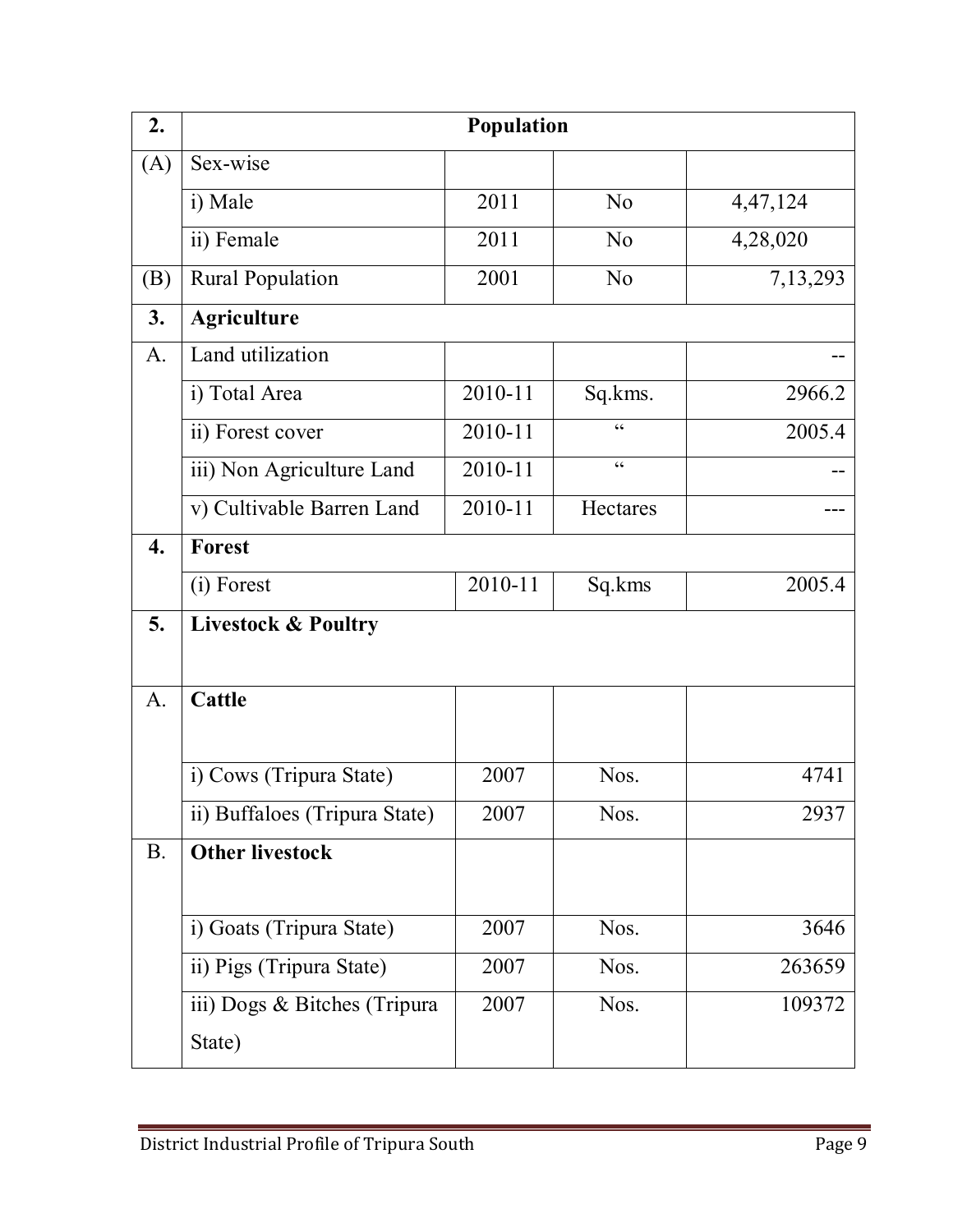| iv) Railways               |         |             |               |
|----------------------------|---------|-------------|---------------|
|                            |         |             |               |
| i) Length of rail line     | 2010-11 | <b>Kms</b>  |               |
| V) Roads                   |         |             |               |
| (a) National Highway       | 2010-11 | Kms         |               |
| (b) State Highway          | 2010-11 | Kms         | No rout is    |
|                            |         |             | officially    |
|                            |         |             | identified as |
|                            |         |             | State Highway |
| (c) Main District Highway  | 2010-11 | Kms         |               |
| (d) Other district & Rural | 2010-11 | Kms         |               |
| Roads                      |         |             |               |
| (e) Rural road             | 2010-11 | Kms         | 2308 Kms      |
| (f) Kachacha Road          | 2010-11 | Kms         |               |
| (VI) Communication         |         |             |               |
| (a) Telephone connection   | 2010-11 |             |               |
| (b) Post offices           | 2010-11 | Nos.        | 12            |
| (c) Telephone center       | 2010-11 | Nos.        |               |
| (in Tripura)               |         |             |               |
| (d) Density of Telephone   | 2010-11 | Nos./1000   |               |
|                            |         | person      |               |
| (e) Density of Telephone   | 2010-11 | No. per KM. |               |
| (f) PCO Rural              | 2010-11 | No.         | Data Not      |
|                            |         |             | available     |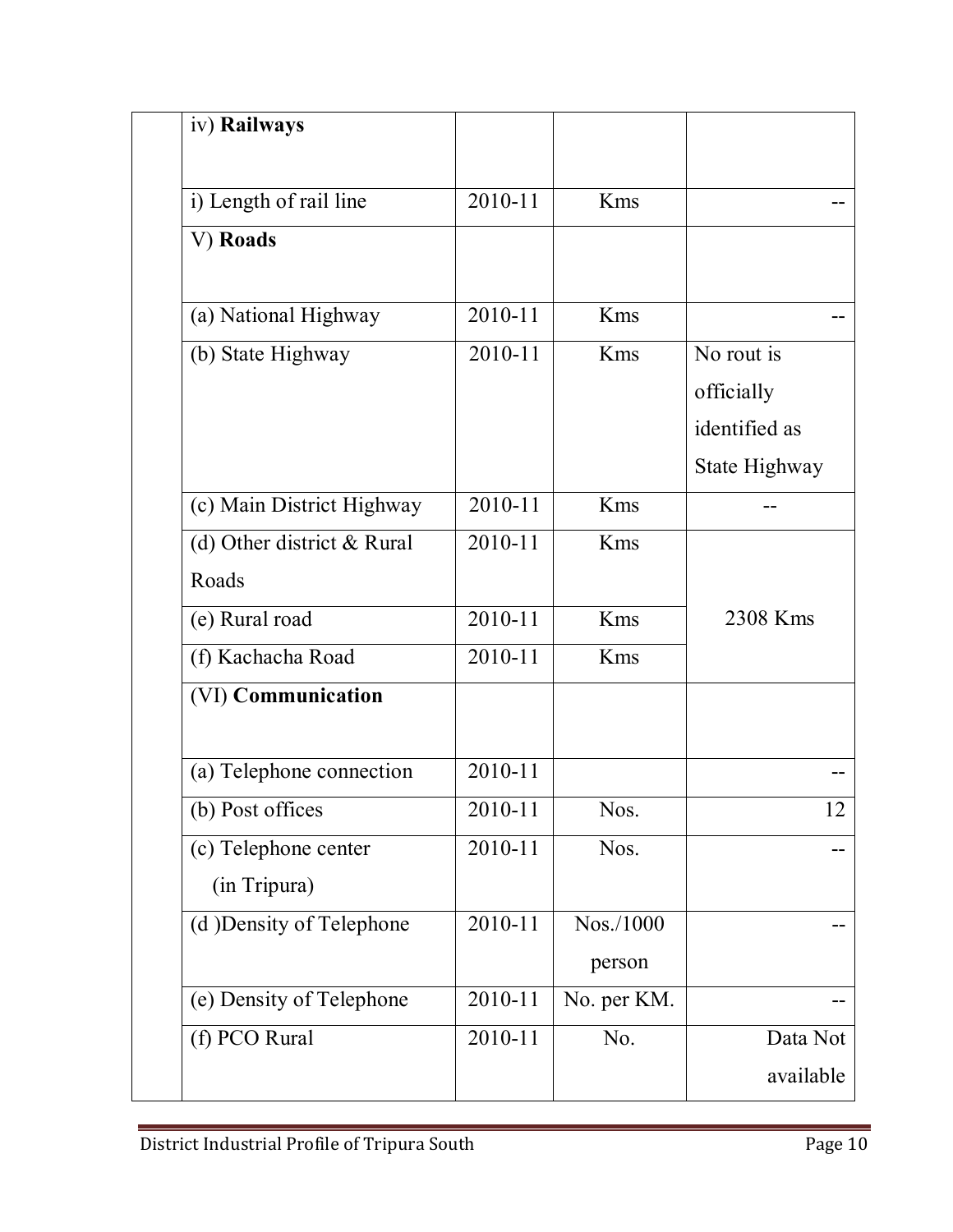| (g) PCO STD (in Tripura)   | 2010-11 | No.              | 4,705          |
|----------------------------|---------|------------------|----------------|
| (h) Mobile                 | 2010-11 | No.              |                |
| (BSNL mobile in Tripura)   |         |                  |                |
| (VII) Public Health        | 2010-11 |                  |                |
|                            |         |                  |                |
| (a) Allopathic Hospital    |         | N <sub>0</sub> . | 164            |
| (b) Beds in Allopathic     |         | No.              | 601            |
| hospitals                  |         |                  |                |
| (c) Ayurvedic Hospital     |         | N <sub>0</sub> . | 10             |
| (d) Beds in Ayurvedic      |         | No.              |                |
| hospitals                  |         |                  |                |
| (e) Unani hospitals        |         | No.              |                |
| (f) Community health       |         | No.              |                |
| centers                    |         |                  |                |
| (g) Primary health centers |         | N <sub>0</sub> . | 23             |
| (h) Dispensaries           |         |                  | 288            |
| (i) Sub Health Centers     |         | No.              | 287            |
| (j) Private hospitals      |         | No.              |                |
| (VIII) Banking commercial  |         |                  |                |
| (a) Commercial Bank        |         | Nos.             | 4              |
| (b) Rural Bank Products    |         | Nos.             | Banking        |
| (c) Co-Operative Bank      |         | Nos.             | <b>Banking</b> |
| products                   |         |                  |                |
| (d) PLDB Branches          |         | Nos.             |                |
| (IX) Education             |         |                  |                |
| (a) Primary school         |         | Nos.             | 652            |
| (b) Middle schools         |         | Nos.             | 349            |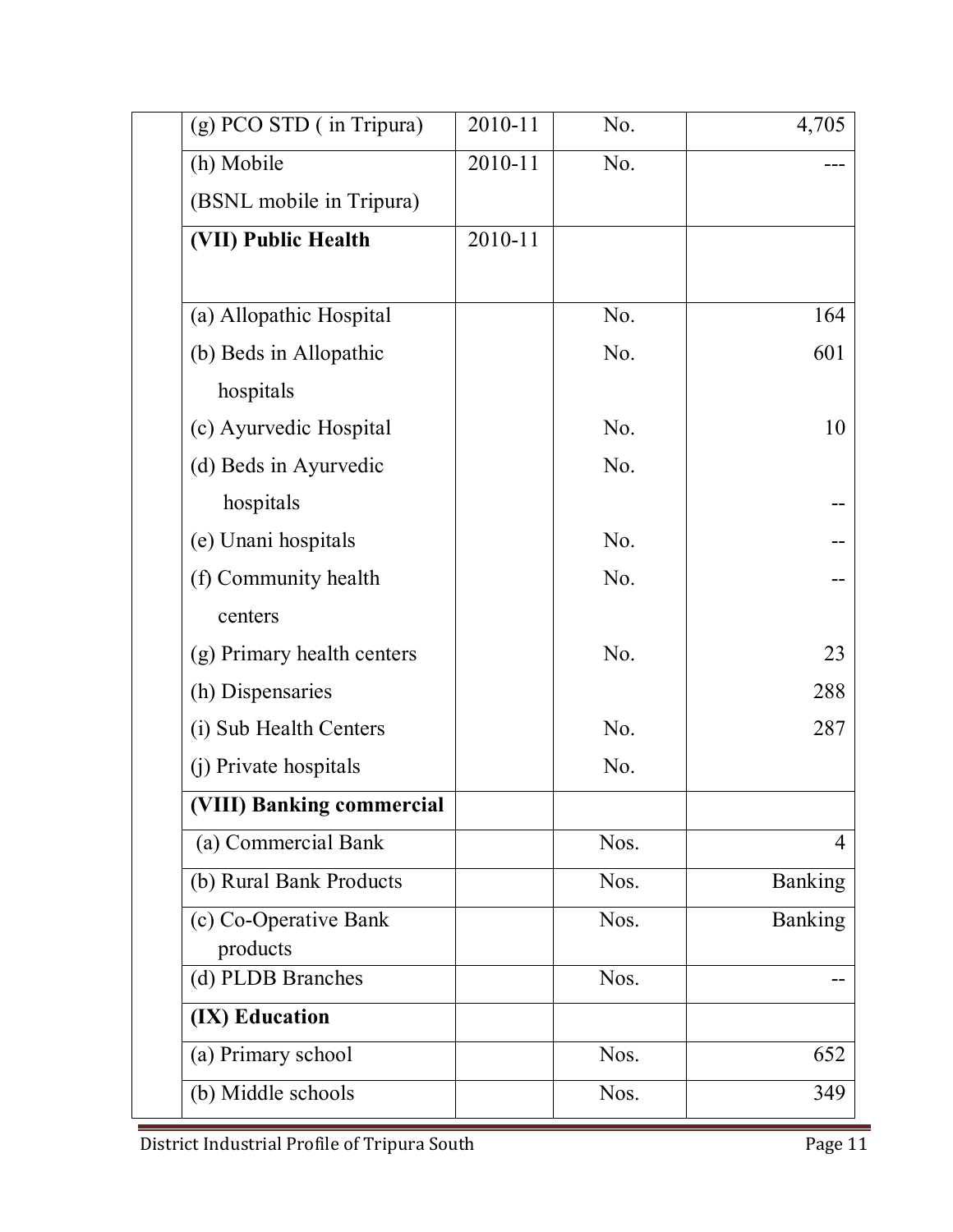| (c) Secondary $&$ senior | Nos. |  |
|--------------------------|------|--|
| secondary schools        |      |  |
| (d) Colleges             | Nos. |  |
| (e) Technical University | Nos. |  |

# **2.1 Existing Status of Industrial Areas in the Tripura (South) :**

| Sr.              | <b>Name of Industrial</b>   | Location                           | Area           |
|------------------|-----------------------------|------------------------------------|----------------|
| N <sub>0</sub> . | Area                        |                                    | (in Acres)     |
| $\mathbf{1}$ .   | Industrial Estate, $DIC(G)$ | Dhajanagar, Udaipur, Gomati        | 11.29          |
|                  |                             | Tripura.                           |                |
| 2.               | Udaipur, I.T.I.             | Dhajanagar, Udaipur, Gomati        | 7.34           |
|                  |                             | Tripura.                           |                |
| 3 <sub>1</sub>   | I.I.D.C., Gokulpur.         | Gokulpur, Udaipur, Gomati, Tripura | 29.11          |
| 4.               | I.I.D.C.Sarasima.           | Belonia, Tripura(S)                | 54.97          |
| 5.               | I.I.D.C. Jalefa.            | Sabroom, Tripura (S)               | 41.27          |
| 6.               | Saw Mill, Belonia.          | Belonia, Tripura (S)               | $11200$ Sq.ft. |

|                | Name of Ind.  | <b>Prevailing</b> | No of         | No of        | No of         | No. of           |
|----------------|---------------|-------------------|---------------|--------------|---------------|------------------|
| S.             | Area          | <b>Rate Per</b>   | <b>Plots</b>  | allotted     | Vacant        | Units in         |
| No.            |               | (In Rs.)          |               | <b>Plots</b> | <b>Plots</b>  | <b>Productio</b> |
|                |               |                   |               |              |               | n                |
| 1              | Not available | Not available     | Not available |              |               |                  |
| $\overline{2}$ | Not available | Not available     | Not available |              |               |                  |
| 3              | Not available | Not available     | Not available |              |               |                  |
| 4              | Not available | Not available     |               |              | Not available |                  |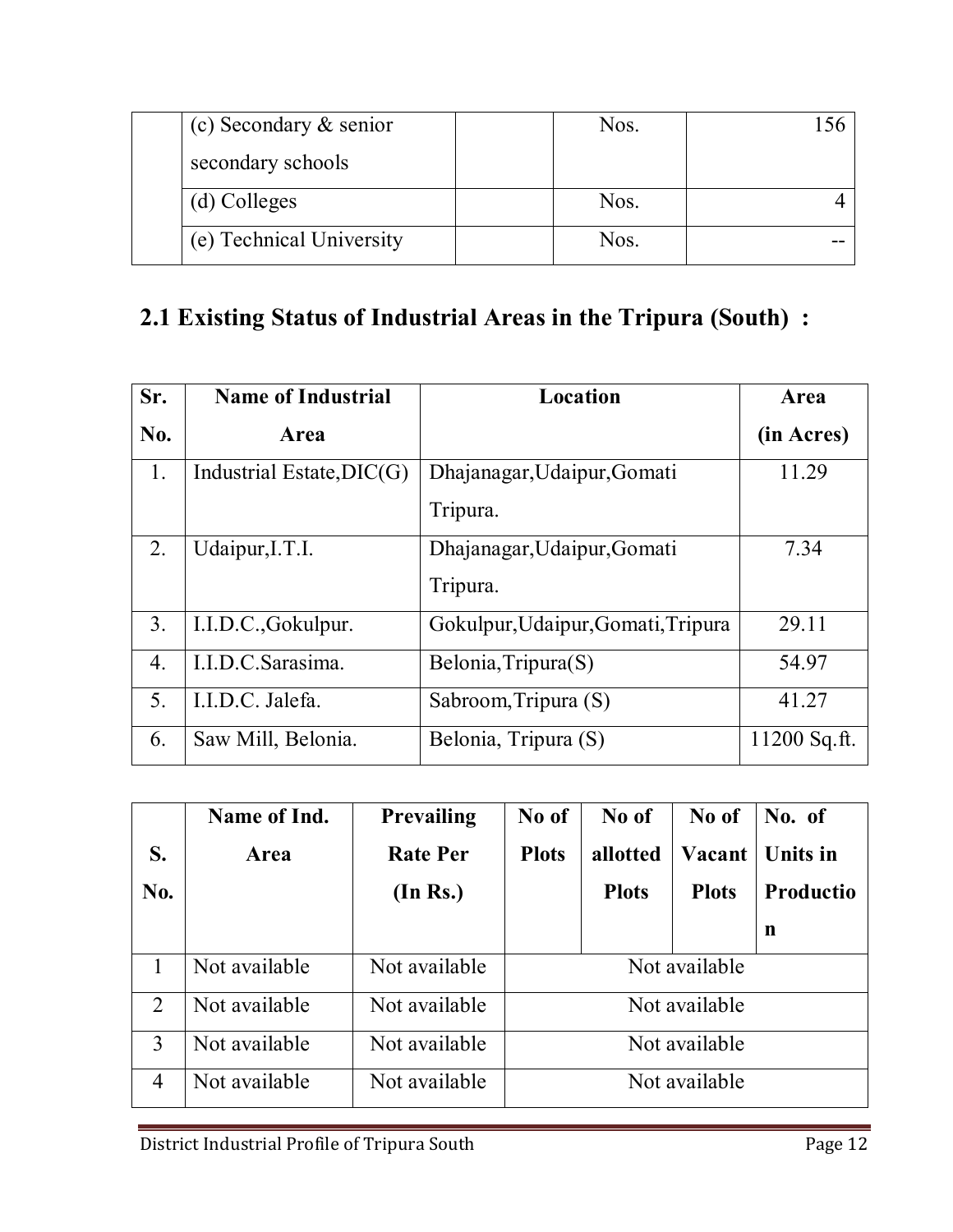# **3. INDUSTRIAL SCENERIO OF Tripura South**

### **3.1 Industry at a Glance ( As on 31.03.2012)**

| Sr.              | <b>Head</b>                    | Unit               | <b>Particulars</b> |
|------------------|--------------------------------|--------------------|--------------------|
| N <sub>0</sub> . |                                |                    |                    |
| 1.               | Registered Industrial Unit     | 167 Nos.(MSME      |                    |
|                  |                                | $EM-Part-II)$      |                    |
| 2.               | <b>Total Industrial Unit</b>   | 167 Nos. (MSME     |                    |
|                  |                                | $EM$ -Part-II)     |                    |
| 3 <sub>1</sub>   | Registered Medium & Large      |                    |                    |
|                  | units                          |                    |                    |
| $\overline{4}$ . | Estimated Average No. of daily | 726 Nos. (Part-II) |                    |
|                  | worker Employed in Small       |                    |                    |
|                  | <b>Scale Industries</b>        |                    |                    |
| 5.               | Employment in Large $\&$       |                    |                    |
|                  | <b>Medium Industries</b>       |                    |                    |
| 6.               | No. of Industrial Area         | 04                 |                    |
| 7.               | Turnover of Small Scale Ind.   | Rs.1143.50(MSME    |                    |
|                  |                                | $EM$ -Part II)     |                    |
| 8.               | Turnover of Medium & Large     |                    |                    |
|                  | <b>Scale Industries</b>        |                    |                    |

# **3.2 YEAR WISE TREND OF UNITS REGISTERED**

|         | <b>YEAR</b> | <b>NUMBER OF</b><br><b>REGISTERED</b> | <b>EMPLOYMENT</b> | <b>INVESTMENT</b> |
|---------|-------------|---------------------------------------|-------------------|-------------------|
|         |             | <b>UNITS</b>                          |                   | (lakh Rs.)        |
| $Up$ to | 1984-85     | Data not                              | Data not          | Data not          |
|         | 1985-86     | available with                        | available with    | available with    |
|         | 1986-87     | Director of                           | Director of       | Director of       |
|         | 1987-88     | Industries &                          | Industries &      | Industries &      |
|         | 1988-89     | Commerce,                             | Commerce,         | Commerce,         |
|         | 1989-90     | Tripura.                              | Tripura.          | Tripura.          |
|         | 1990-91     |                                       |                   |                   |
|         | 1991-92     |                                       |                   |                   |
|         | 1992-93     |                                       |                   |                   |
|         | 1993-94     |                                       |                   |                   |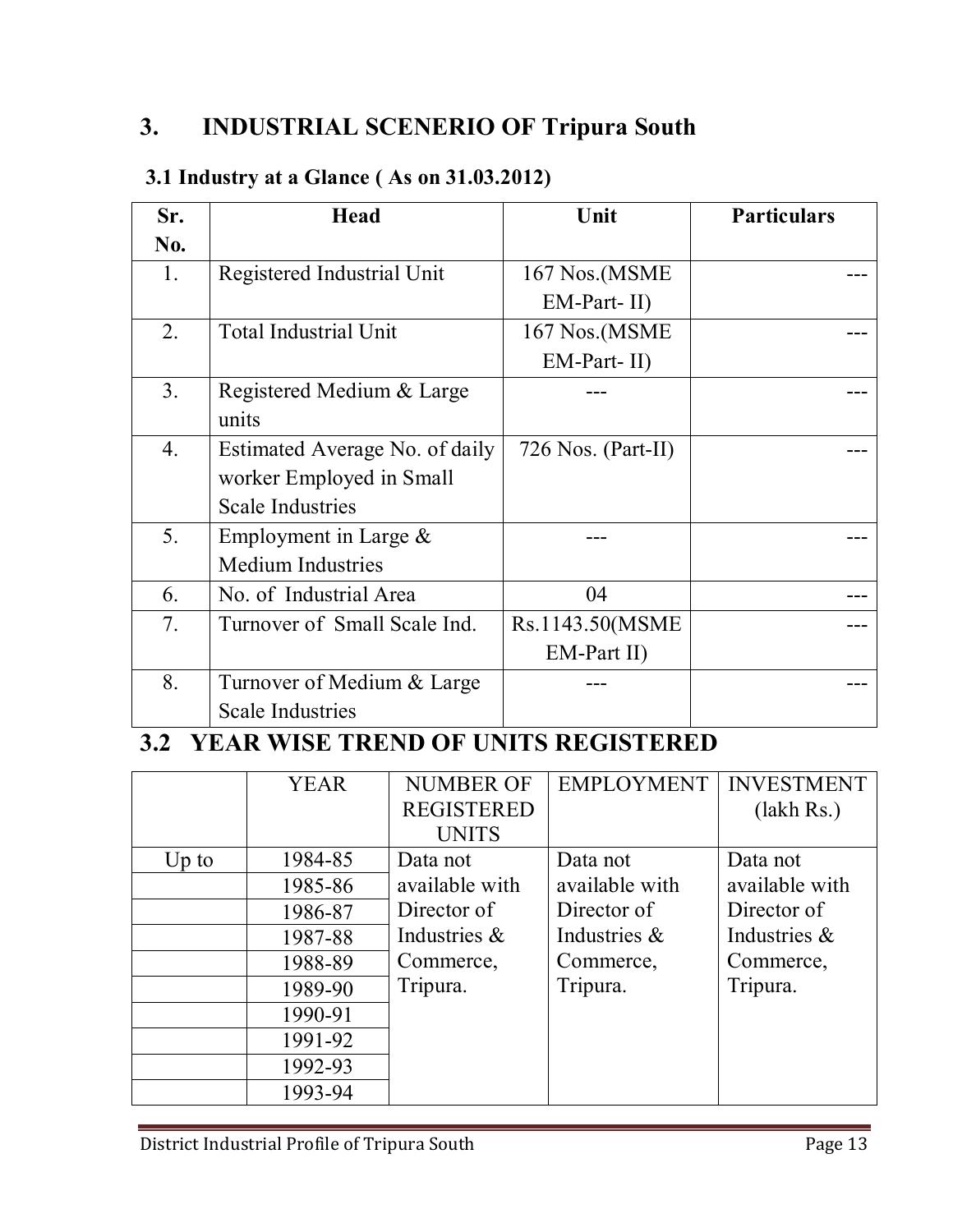| <b>F/A=Fixed Assets</b> |              |     |                                                   | <b>Source: DIC</b> |
|-------------------------|--------------|-----|---------------------------------------------------|--------------------|
|                         | <b>Total</b> | 167 | 3321                                              | 1276.33(F/A)       |
| 31.03.2012              | 2011-12      | 41  | 395                                               | 383.05(F/A)        |
| 31.03.2011              | 2010-11      | 39  | 1548                                              | 485.28(F/A)        |
| 31.03.2010              | 2009-10      | 33  | 708                                               | 199.68(F/A)        |
| 31.03.2009              | 2008-09      | 33  | 273                                               | $101.26$ (F/A)     |
| 31.03.2008              | 2007-08      | 21  | 397                                               | $107.06$ (F/A)     |
|                         | 31.03.2007   |     |                                                   |                    |
|                         | As on        |     | Tripura(South) is as under.                       |                    |
| 31.03.2007              | 2006-07      |     | 1253 nos. units in Tripura State However trend of |                    |
|                         | 2005-06      |     |                                                   |                    |
|                         | 2004-05      |     |                                                   |                    |
|                         | 2003-04      |     |                                                   |                    |
|                         | 2002-03      |     |                                                   |                    |
|                         | 2001-2002    |     |                                                   |                    |
|                         | 2000-01      |     |                                                   |                    |
|                         | 1999-2000    |     |                                                   |                    |
|                         | 1998-99      |     |                                                   |                    |
|                         | 1997-98      |     |                                                   |                    |
|                         | 1996-97      |     |                                                   |                    |
|                         | 1995-96      |     |                                                   |                    |
|                         | 1994-95      |     |                                                   |                    |

# **3.3 DETAILS OF EXISTING MICRO & SMALL ENTERPRISES**

# **AND ARTISAN UNITS IN THE DISTRICT**

| <b>NIC</b><br><b>CODE</b><br>as per<br><b>DIC</b> | <b>TYPE OF</b><br><b>INDUSTRY</b>   | <b>NUMBER</b><br><b>OF UNITS</b> | <b>INVESTMENT</b><br>(Lakh Rs.) | <b>EMPLOYMENT</b> |
|---------------------------------------------------|-------------------------------------|----------------------------------|---------------------------------|-------------------|
| 28                                                | <b>Fabricated Metal</b><br>Products | 61                               | 101.93                          | 356               |
| 26                                                | Bricks/Cement<br>Products           | 32                               | 896.57                          | 2544              |
| 15                                                | <b>Bakary Product/Fish</b>          | 23                               | 130.68                          | 137               |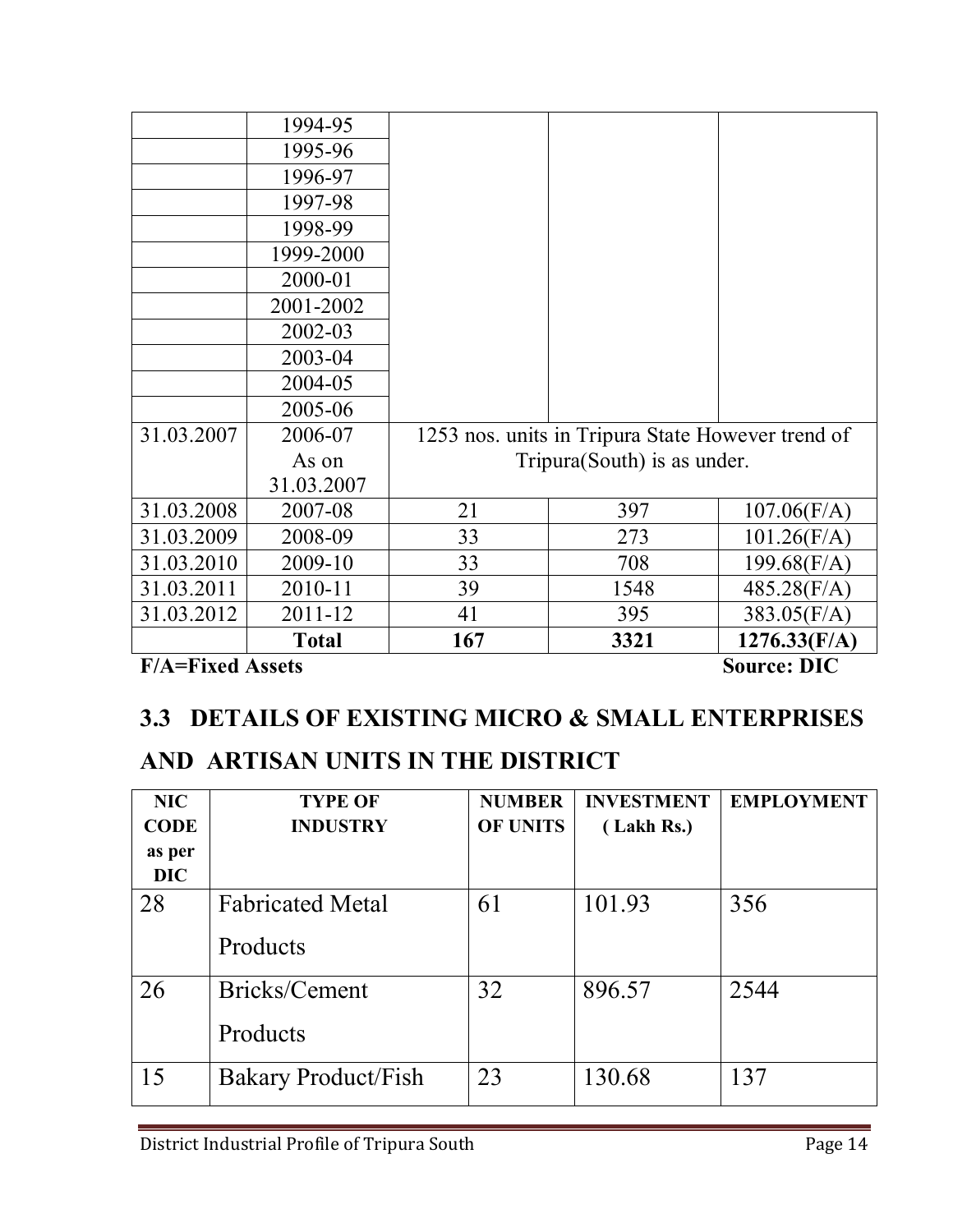|    | Feed/Processing of        |    |       |                |
|----|---------------------------|----|-------|----------------|
|    | edible nuts/Rice          |    |       |                |
|    | Milling/Packeged          |    |       |                |
|    | drinking Water/Dairy      |    |       |                |
|    | Products/Ice-             |    |       |                |
|    | Cream/Chira(Beaten        |    |       |                |
|    | Rice)/Pickles/Chanachu    |    |       |                |
|    | $-r$                      |    |       |                |
| 50 | Maintenance & Repair      | 11 | 35.37 | 49             |
|    | of Motor                  |    |       |                |
|    | Vehicle/Cycle/Automo      |    |       |                |
|    | bile exhaust testing      |    |       |                |
|    | Centre                    |    |       |                |
| 36 | Making of                 | 09 | 14.16 | 49             |
|    | Candle/Decorative         |    |       |                |
|    | article/Furniture $\&$    |    |       |                |
|    | Fixture (Wooden)/Mfg.     |    |       |                |
|    | of Stamps                 |    |       |                |
| 31 | Servicing of              | 01 | 1.00  | $\overline{4}$ |
|    | <b>Automobile Battery</b> |    |       |                |
| 25 | Rubber                    | 03 | 8.68  | 28             |
|    | Sheets/Retreading of      |    |       |                |
|    | Tyres/Moulded             |    |       |                |
|    |                           |    |       |                |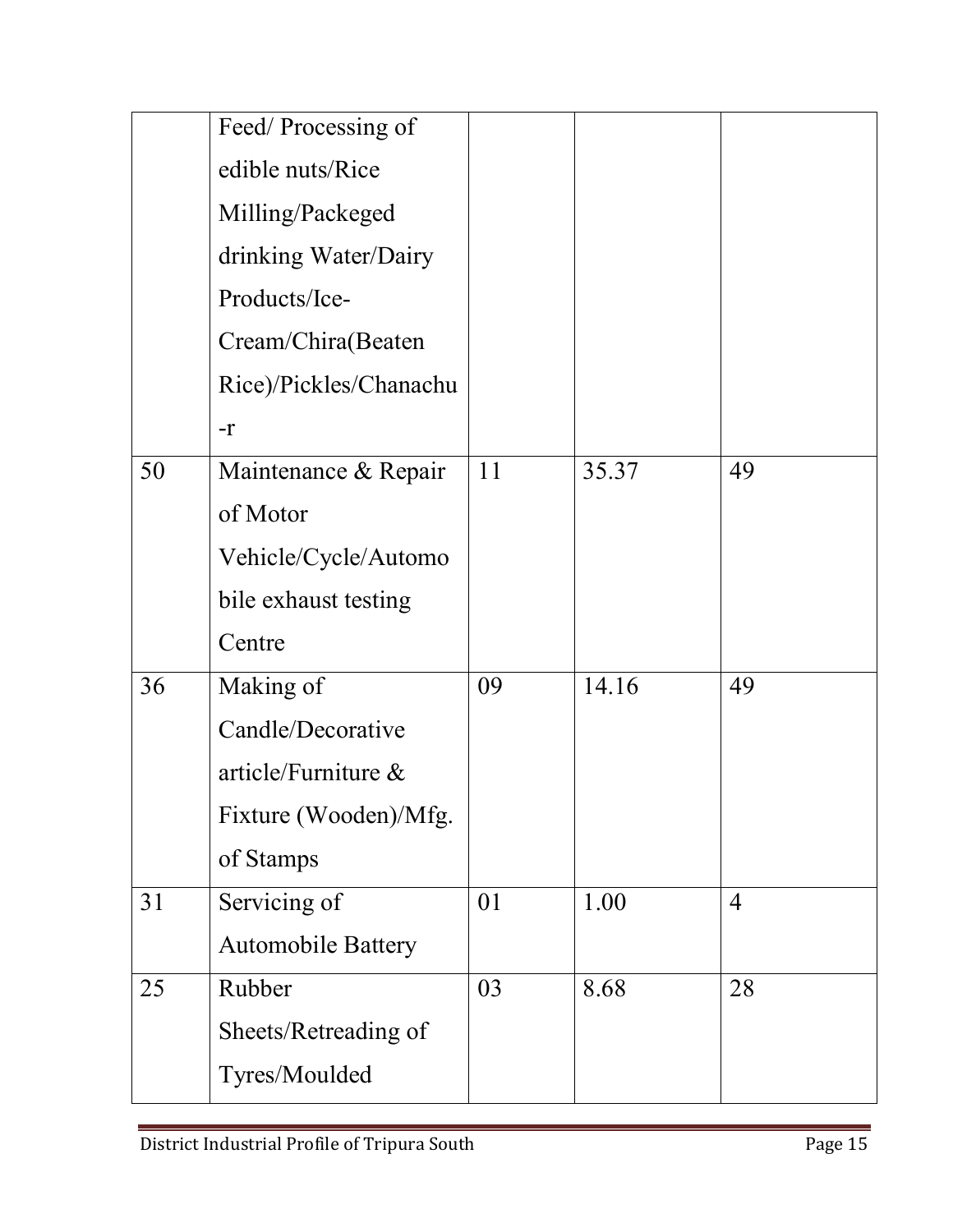|    | <b>Industrial Accessories</b> |                |         |                |
|----|-------------------------------|----------------|---------|----------------|
| 93 | <b>Beauty Parlor</b>          | 02             | 3.05    | 8              |
| 45 | Water Well drilling           | 01             | 14.00   | 6              |
|    | General Mech. Engg.           |                |         |                |
| 74 | <b>Industrial Consultancy</b> | 01             | 2.00    | $\overline{4}$ |
| 72 | DTP, Screen Printing,         | 03             | 3.95    | 10             |
|    | Still Photography/            |                |         |                |
|    | <b>Computer Service</b>       |                |         |                |
| 20 | Bamboo & Cane                 | 04             | 12.74   | 23             |
|    | articles/ Wooden              |                |         |                |
|    | Products.                     |                |         |                |
| 17 | Jute articles                 | $\mathbf{1}$   | 1.00    | 8              |
| 27 | <b>Basic Metals</b>           | $\overline{2}$ | 4.00    | $\overline{2}$ |
| 29 | Filtering & Purifying         | 5              | 20.00   | 28             |
|    | machinery/Iron removal        |                |         |                |
|    | plant/Repairing of            |                |         |                |
|    | pumps & Compressors           |                |         |                |
| 18 | Textile                       | $\overline{2}$ | 2.00    | 9              |
|    | garments/Tailoring            |                |         |                |
| 52 | Repair of                     | $\mathbf{1}$   | 0.20    | 6              |
|    | Cycle/Rickshaw                |                |         |                |
| 24 | Agarbatti/Bio-Fertilizer      | 5              | 25.00   | 50             |
|    | <b>Total</b>                  | 167            | 1276.33 | 3321           |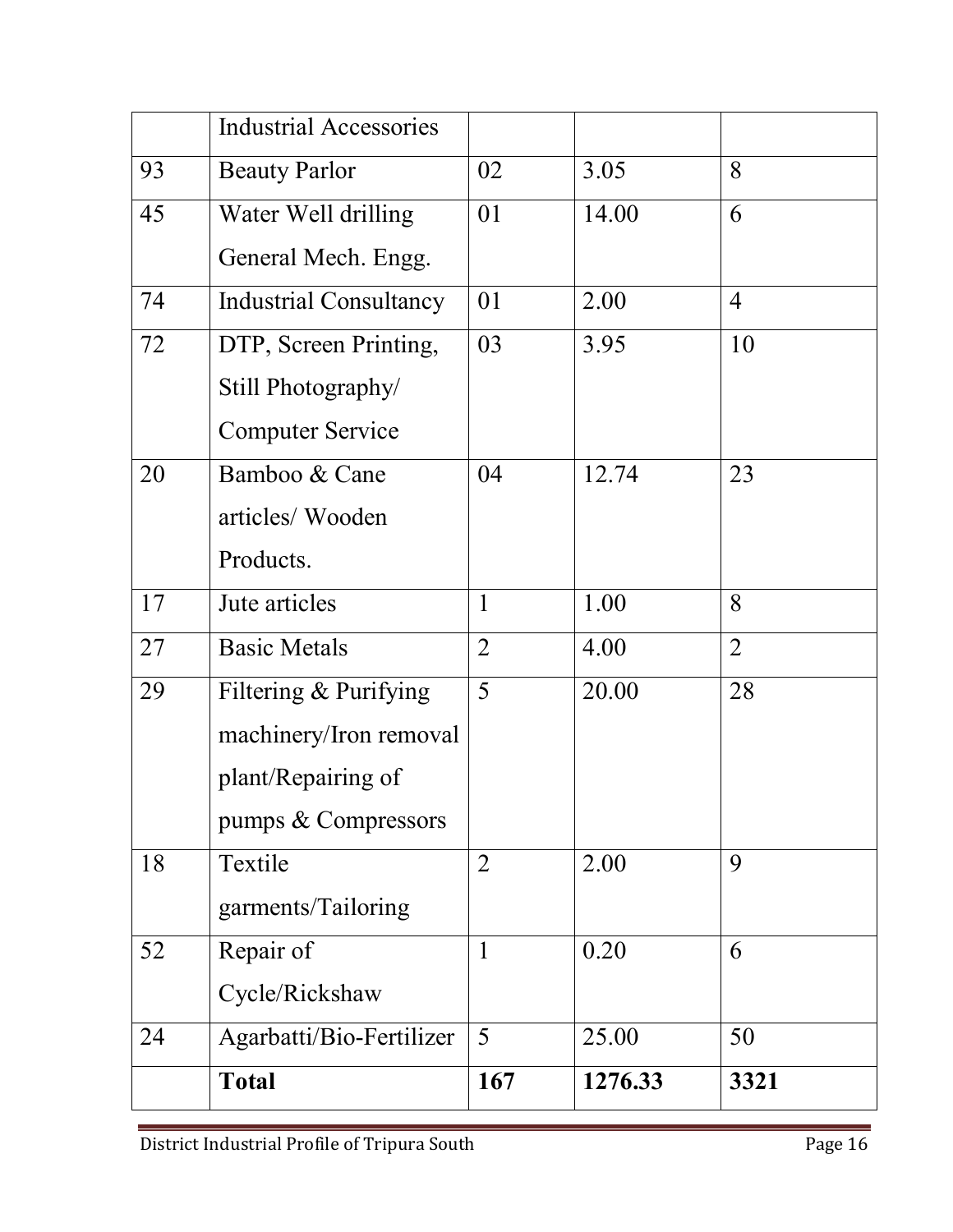# **3.4 Large Scale Industries / Public Sector under takings :--Nil 3.5 Major Exportable Item:**

| <b>Export</b> | 2003-04 | 2004-05 | 2006-07 | 2007-08 | 2010-11 |
|---------------|---------|---------|---------|---------|---------|
| <b>Items</b>  |         |         |         |         |         |
|               |         |         |         |         |         |
|               | Nil     | Nil     | Nil     | Nil     | Nil     |

### **3.6 Growth Trend:** Erratic

### **3.7 Vendorisation / Ancillarisation of the Industry :---N.A.**

### **3.8. Medium Scale Enterprises –** Nil

# **3.8.1 List of the units in Udaipur South Tripura & Near By Area:**

Units Located at and around Tripura (South)

### **3.8.2 Major Exportable Item -** Nil

### **3.9 Service Enterprises:** 24 Nos.

### **3.9.1 Coaching Industry**: Presence negligible.

### **3.9.2 Potentials areas for service industry:**

- Auto Battery Servicing
- Automobile servicing center
- Clinical laboratory
- Compact disk circulating library
- Dyeing and printing
- Fast Food Center / Restaurants
- Internet Café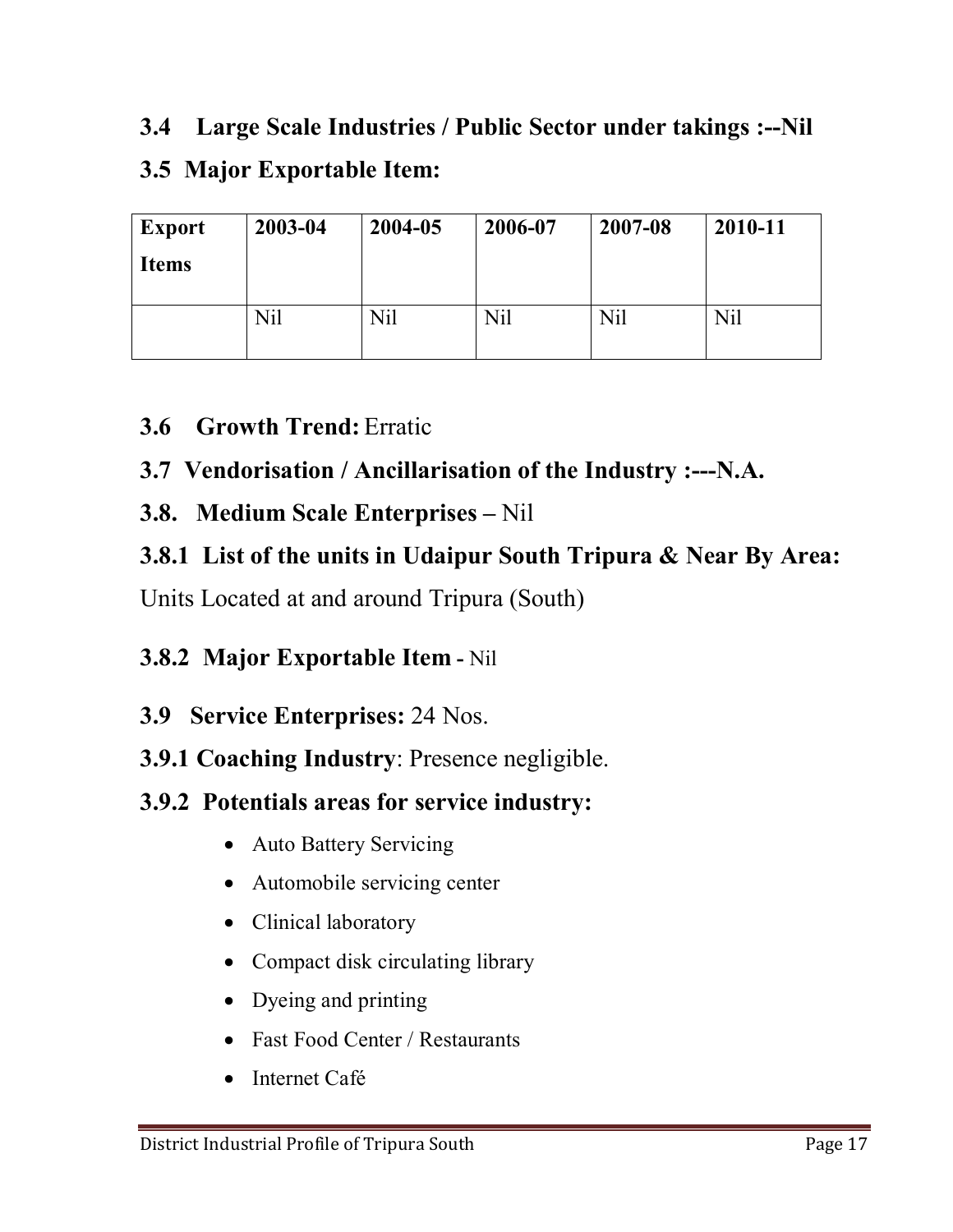- Pest Control Service
- Printing Press
- Watches and Clocks Repairing, Sales and Services
- Cycle and Cycle Rickshaw Repairing
- Repairing of Household Electrical Appliances
- Repairing of Household Electronics Appliances
- Web Designing
- Photo Copying

### **3.10 Potential for new MSMEs**

- Paper Plates
- Injection Moulded House-hold Plastic Products
- PVC Pipes
- Disposable Syringes
- PVC Wires and Cables
- Plastic Folders and Files
- Detergent Cake and Powder
- Bakery Product
- Fruits and Vegetables Processing
- Noodles
- Potato and Banana Wafers
- Wooden Furniture
- Agricultural Implements
- Sheet Metal Components
- Rolling Shutters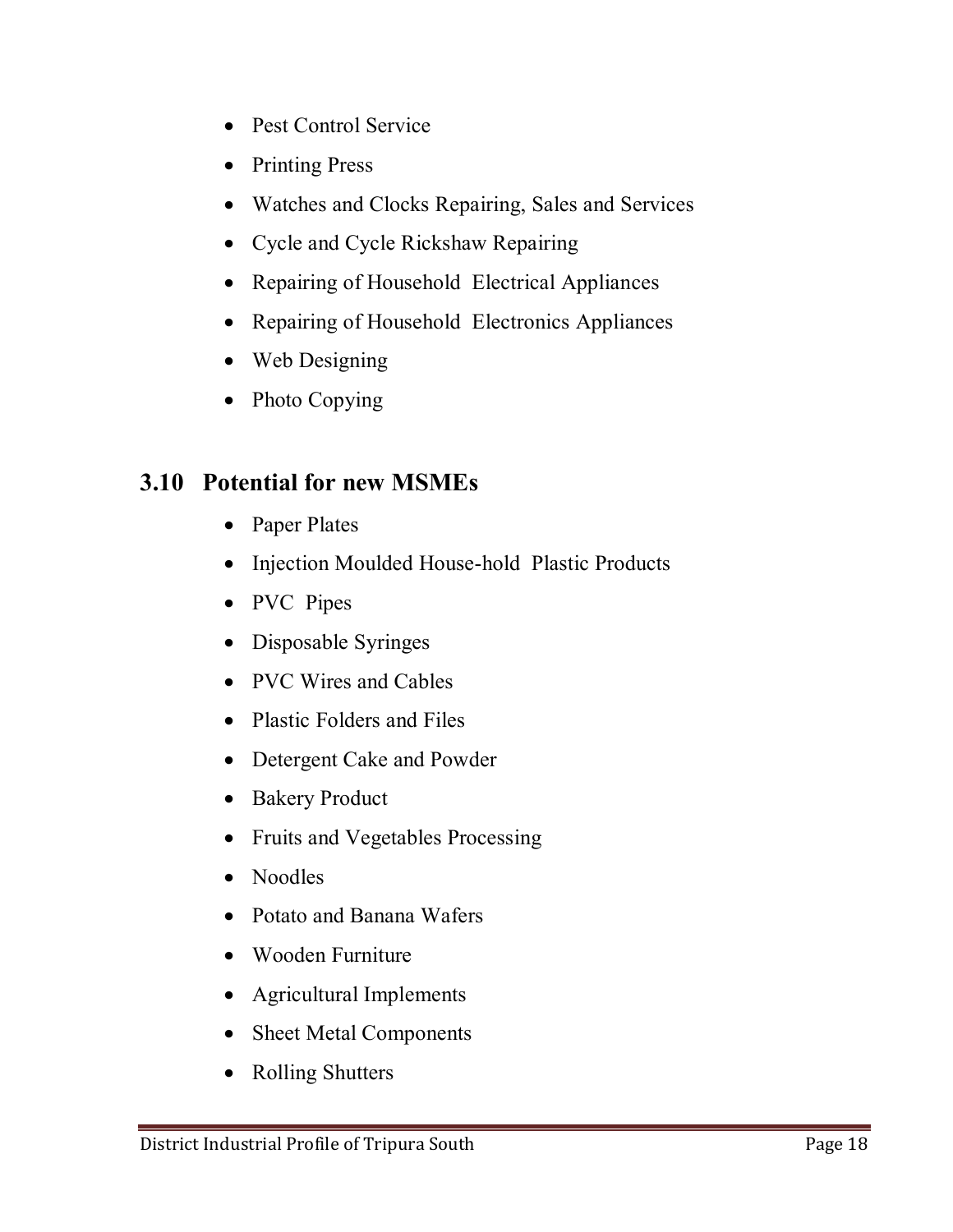- Solar Water Heaters
- Sheet Metal Fabrication
- Steel Fabrication
- Steel Furniture
- Tyre Retreading
- General Machine shop
- Cattle Feed Plastic Net

# **4. Existing Clusters of Micro & Small Enterprise : ---N.A.**

- **4.1.1 DETAIL OF MAJOR CLUSTERS:**
- **4.1.2 Manufacturing Sector:** Data not available
- **4.1.2.1 Service Sector:** Yet to be identified
- **4.2 Details for Identified cluster:** Yet to be identified

# **5. General issues raised by industry association during the course of meeting :**

- 1. Facilities provided for Micro and Small Enterprises under Public Procurement Policy (CGSPP) may be made mandatory.
- 2. The freight charges may be increase for participants of NE Region to participate in Domestic Trade fair/ exhibition.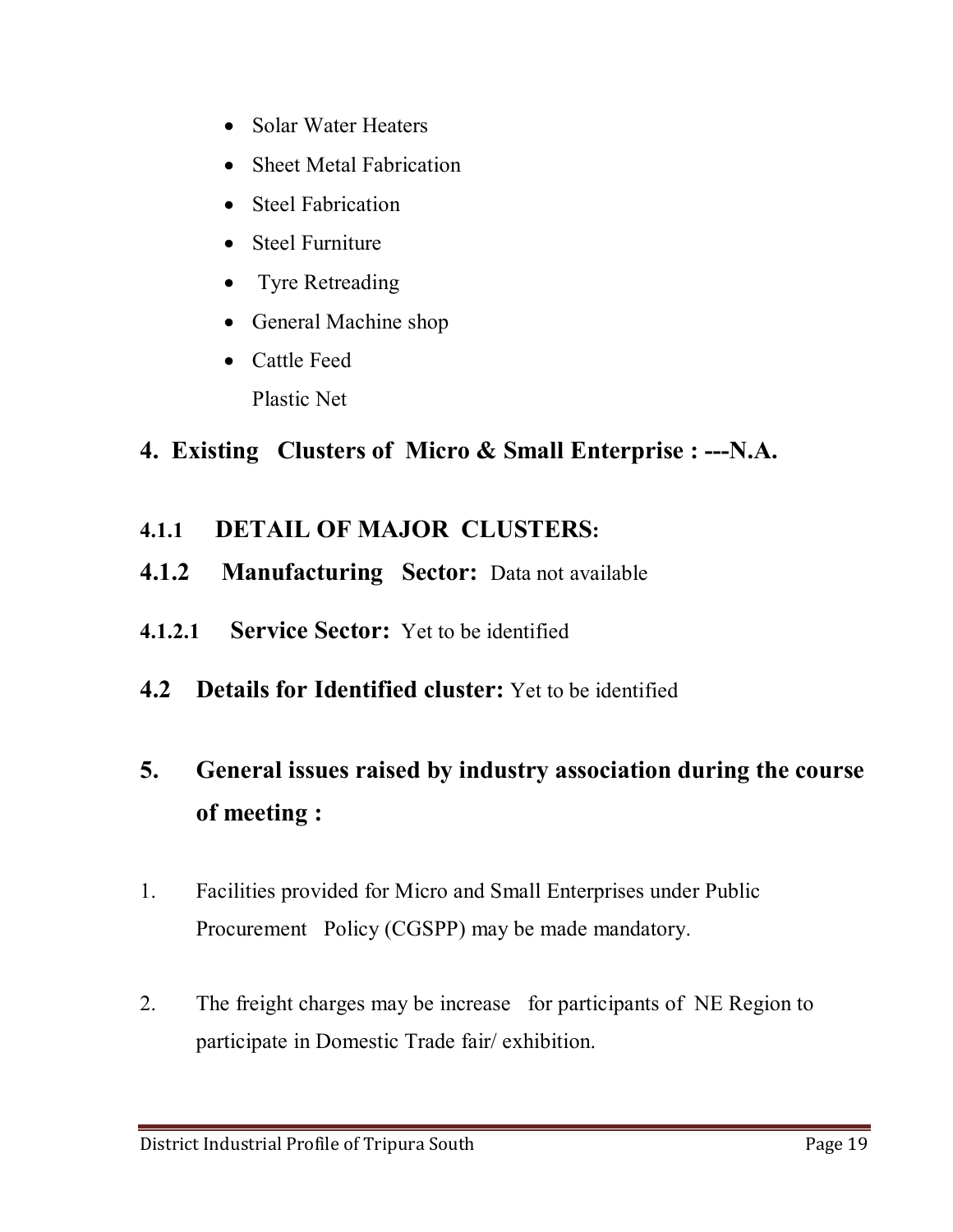3. Under DONER Schemes the Autonomous bodies of MSME DO Ministry of MSME GOI. are imparting long term training to the prospective Entrepreneurs of NE region free of cost. However the to and fro fare is to be born by the participants. Which may be reimbursed to facilitate the poor tribal's of this region.

### **6. Prospects of Training programmes during 2012-13 Tripura State.**

| S.No.          | Name of the | Subject                  | No of proposed  |
|----------------|-------------|--------------------------|-----------------|
|                | programme   |                          | programme to be |
|                |             |                          | conducted       |
| $\mathbf{1}$   | <b>ESDP</b> | Garments                 | 41 Nos.         |
|                |             | Manufacturing/Rexene     |                 |
|                |             | Bag and Fancy items,     |                 |
|                |             | Fancy cloth Bag          |                 |
|                |             | Making, Value added      |                 |
|                |             | Jute product, Hosiery    |                 |
|                |             | and woolen Garments,     |                 |
|                |             | <b>Computer Hardware</b> |                 |
|                |             | and maintenance, Soft    |                 |
|                |             | Toys etc.                |                 |
| $\overline{2}$ | <b>MDP</b>  | Marketing, Financial     | 8 Nos.          |
|                |             | management,              |                 |
|                |             | Taxation, etc.           |                 |
| $\overline{3}$ | <b>BSDP</b> |                          |                 |
| $\overline{4}$ | <b>EDP</b>  | General                  | 6 Nos.          |
| 5              | <b>IMC</b>  | General                  | 41 Nos.         |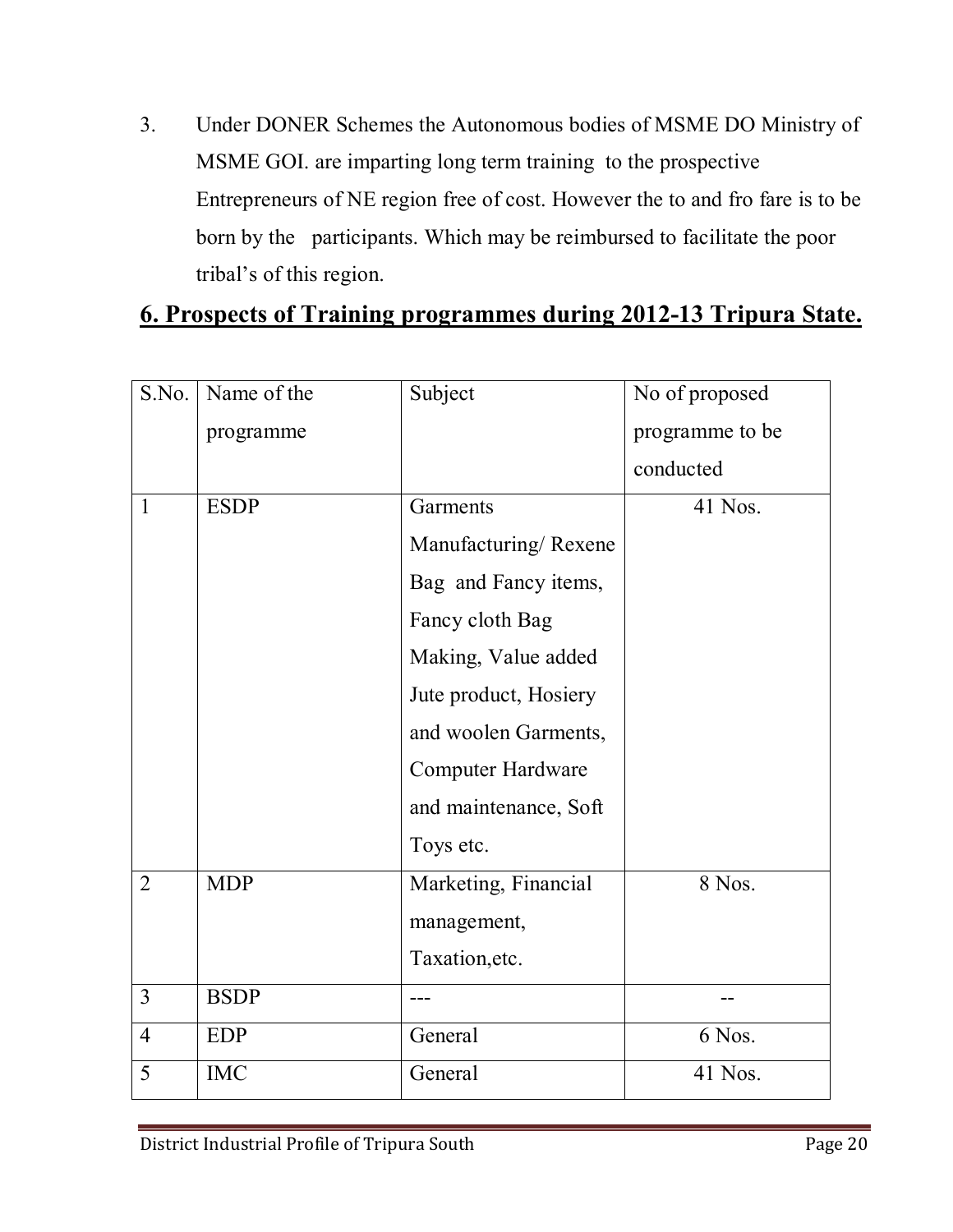# **7.Action plan for MSME Schemes during 2012-13:**

| S.  | Name of the Scheme                   | Proposed activity on the scheme      |
|-----|--------------------------------------|--------------------------------------|
| No. |                                      |                                      |
| 1.  | MSE-CDP                              | Publicity of MSE-CDP Scheme.         |
| 2.  | ISO-9000 / 14000/ HACCP              | Publicity of ISO 9000 reimbursement  |
|     | reimbursement                        | scheme.                              |
| 3.  | MSE-MDA                              | Publicity of scheme                  |
| 4.  | <b>CLCSS</b>                         | Publicity of scheme                  |
| 5.  | Capacity Building &                  | Publicity of scheme                  |
|     | strengthening of data base           |                                      |
| 6.  | International cooperation            | Publicity of scheme                  |
| 7.  | <b>TREAD</b> for women               | Publicity of scheme                  |
| 8.  | <b>VDP</b>                           | State level VDP will be conducted.   |
| 9.  | National awards                      | More and More MSEs will be           |
|     |                                      | motivated to participate in National |
|     |                                      | Award.                               |
| 10. | <b>NMCP</b> schemes                  |                                      |
|     | <b>I.</b> Lean Manufacturing         | Publicity of scheme                  |
|     | <b>II</b> Design Clinic              | Publicity of scheme                  |
|     | <b>III</b> Market assistance & Tech. | Publicity of scheme                  |
|     | up gradation                         |                                      |
|     | IV QMS/QTT                           | Publicity of scheme                  |
|     | V Tech. & quality up gradation       | Publicity of scheme                  |
|     | support                              |                                      |
|     |                                      |                                      |
|     | VI ICT                               | Publicity of scheme                  |
|     | <b>VII Bar Code</b>                  | Publicity of scheme                  |
|     | <b>VIII IPR</b>                      | One Day Sensitization Programme      |
|     |                                      | will be organized.                   |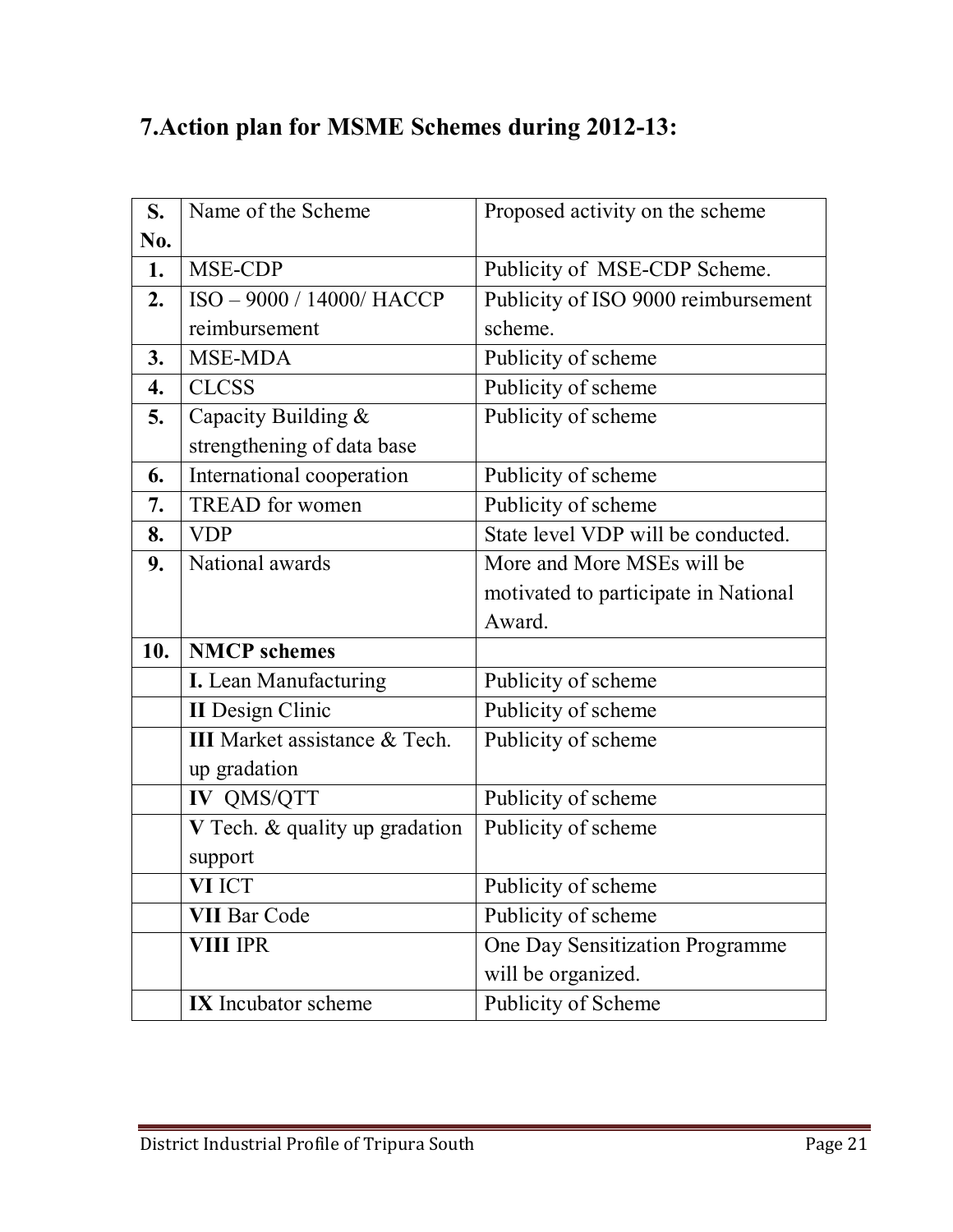# **8. STEPS TO SET UP MSMEs:**

Following are the brief description of different agencies for rendering assistance to the entrepreneurs.

| S.               | <b>Type of assistance</b>           | Name and address of agencies      |
|------------------|-------------------------------------|-----------------------------------|
| $\bf No$         |                                     |                                   |
| 1.               | Provisional Registration            | District Industries I.T.I.Campus, |
|                  | Certificate                         | Udaipur, Tripura (South)          |
|                  | (EM-1) & Permanent                  |                                   |
|                  | Registration Certificate (EM-II)    |                                   |
| 2.               | Identification of Project Profiles, | MSME-Development Institute,       |
|                  | techno-economic and managerial      | Advisor Chowmuhani,               |
|                  | consultancy services, market        | Krishnanagar                      |
|                  | survey and economic survey          | Road, Agartala. 799001            |
|                  | reports.                            |                                   |
|                  |                                     |                                   |
| 3.               | Land and Industrial shed            | TIDC Ltd, Directorate of          |
|                  |                                     | Indutries Building, (1 st Floor)  |
|                  |                                     | Khejur Bagan                      |
|                  |                                     | P.O. Kunjaban. Agartala-          |
|                  |                                     | 799006 Tripura (West)             |
| $\overline{4}$ . | Financial Assistance                | All Financial Institutions and    |
|                  |                                     | Banks.                            |
| 5.               | For raw materials under Govt.       | NSIC Ltd.,                        |
|                  | Supply                              | Indranagar, EDIT Campus,          |
|                  |                                     | Opposite ITI,                     |
|                  |                                     | Agartala - 799006.                |
|                  |                                     |                                   |
| 6.               | Plant and machinery under hire /    | $-do$ -                           |
|                  | purchase basis.                     |                                   |
|                  |                                     |                                   |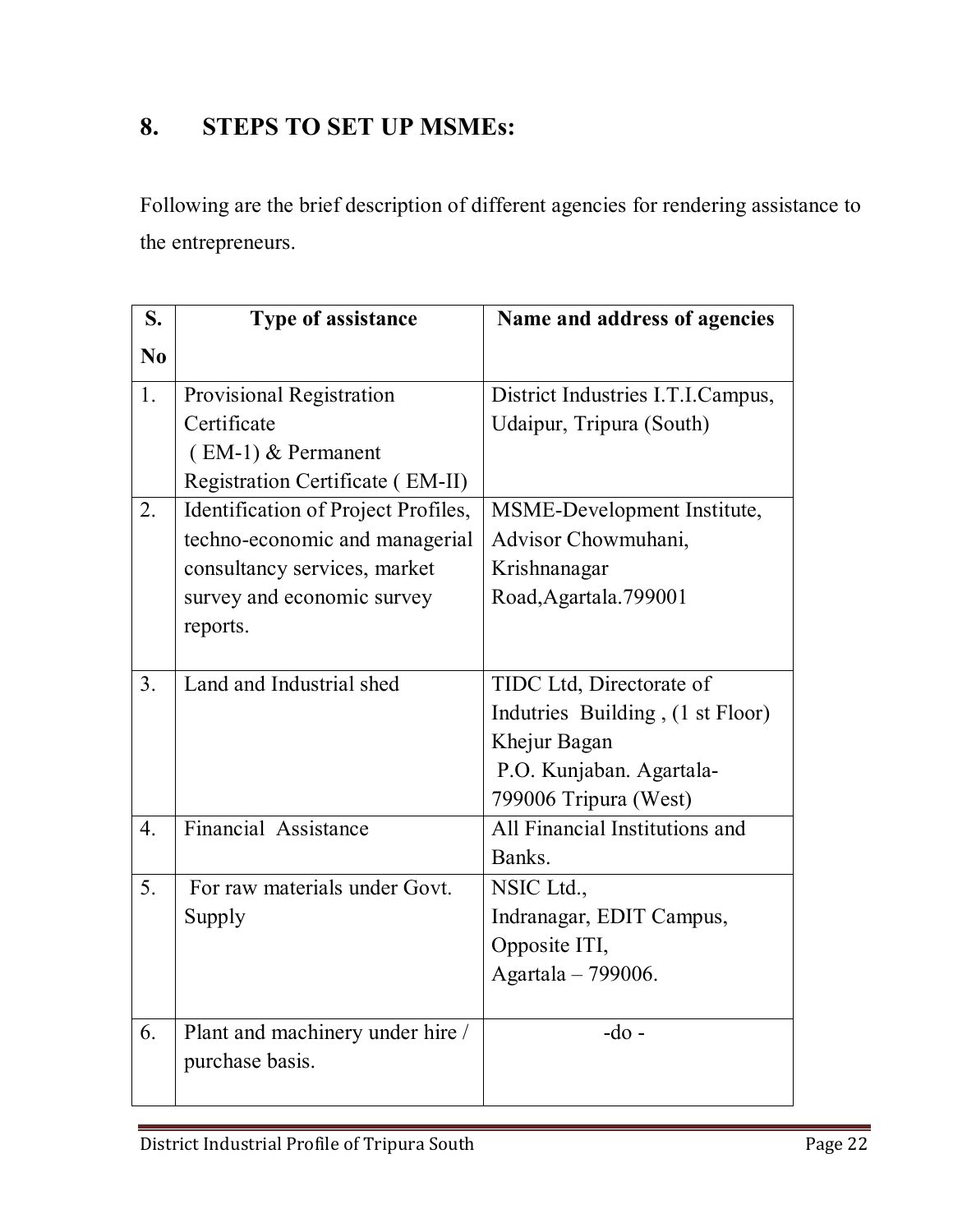| 7.  | Power/Electricity                 | TSESC, Udaipur. Tripura<br>(South)                                                                                                                                                                                                                                                                                                               |
|-----|-----------------------------------|--------------------------------------------------------------------------------------------------------------------------------------------------------------------------------------------------------------------------------------------------------------------------------------------------------------------------------------------------|
| 8.  | Technical Know-how.               | 1) MSME-Development Institute<br>Advisor Chowmuhani,<br>Krishnanagar Road,<br>Agartala.799001<br>2) NRDC of India New Delhi.                                                                                                                                                                                                                     |
| 9.  | Quality & Standard                | BIS, Guwahati                                                                                                                                                                                                                                                                                                                                    |
| 10. | Marketing / Export Assistance     | 1. MSME-Development Institute<br>Advisor Chowmuhani,<br>Krishnanagar Road,<br>Agartala.799001<br>2. NSIC Ltd.,<br>Indranagar,<br>EDIT Campus,<br>Opposite ITI,<br>Agartala - 799006<br>3. DRDA Tripura (South.)<br>4.KVIC, Agartala.<br>5. Director Handloom,<br>Handicrafts and Sericulture<br>P.N. Complex, Gurkhabasti,<br>Agartala $-799006$ |
| 11. | <b>Other Promotional Agencies</b> | a. DIC, Tripura South<br>b. KVIB, Tripura West.                                                                                                                                                                                                                                                                                                  |